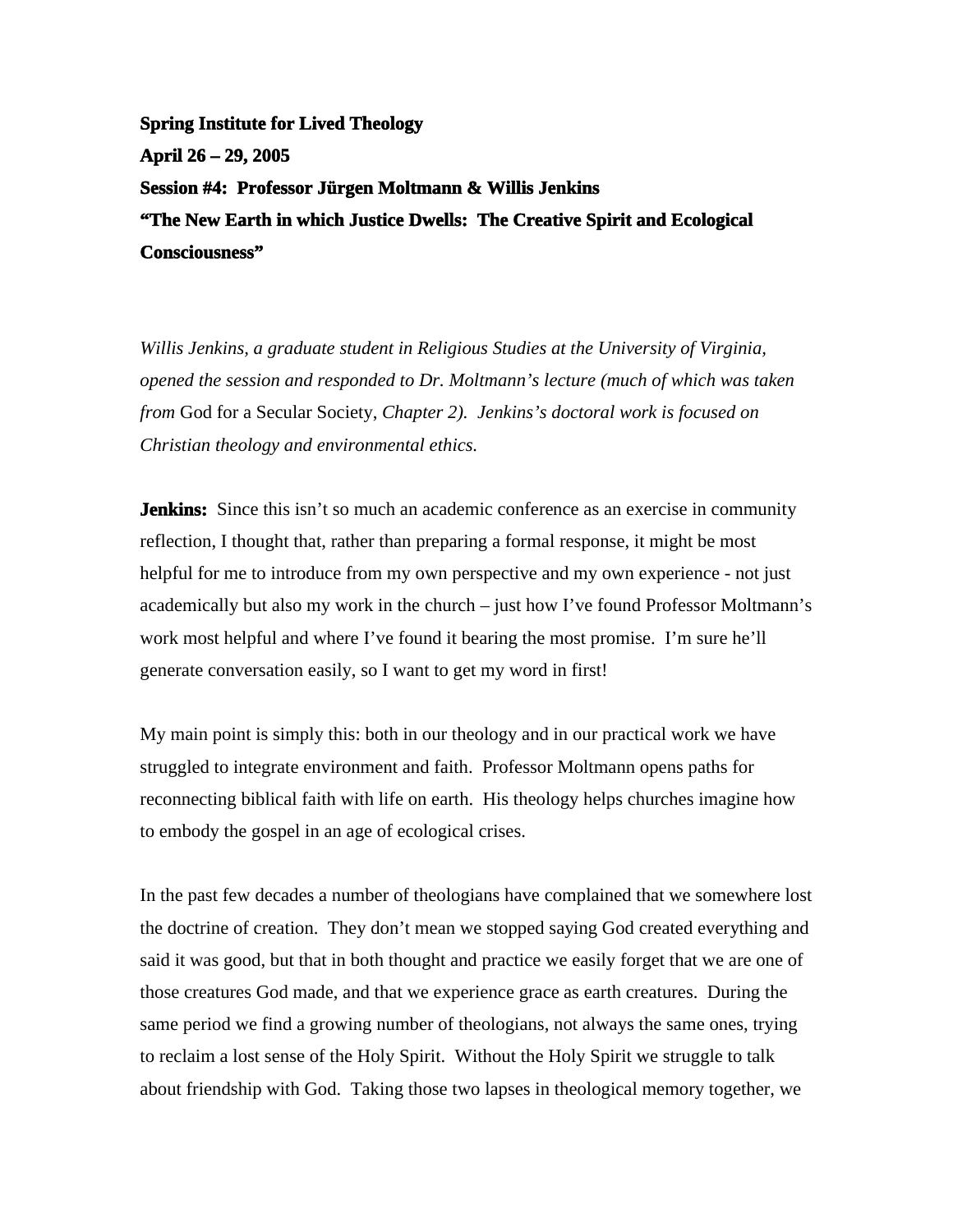could say that our theologies struggle to talk about the meaning of createdness for friendship with God.

Now consider this: between World War I and the end of the Cold War, 95% of whales were destroyed. Probably more than 80% of elephant social groups, and perhaps 75% of the habitat for chimpanzees was deforested while we began capturing them for research. And these are just the creatures we actually like. Military industry also helped show us how to mine coal by exploding the tops off mountains and how to open rainforest roads by dropping defoliant projectiles.

So it seems fitting that Professor Moltmann begins his reflections in the *Source of Life* as a prisoner of war and eventually comes to the Spirit renewing the face of all creation. We are coming out of a century of wars on this earth, and Moltmann's work dares to proclaim hope in the aftermath, the possibility of conversion even in the midst of devastation and loss. The trick of grace, Moltmann suggests, is experiencing the abundance of God right in that very devastation, opening ourselves to God's Spirit from the very cries of anguish.

For a variety of reasons environmentalism and religion got off to a bad start with each other, especially in this country. From the 1960s up until about ten years ago, the two seemed at odds with each other, and for evangelical Protestants, probably anathema. Since the 1990s things have changed a bit, with secular environmentalists and faith groups beginning to cooperate, and now it is the evangelicals sometimes with the most exciting practical and political projects.

Environmental issues are new, complex, and often beyond our conceptual reach, past our linguistic facility. Only in the 1970's did the world begin to acknowledge its powers for making other species go extinct. It was not until the late 1980's that humans began debating anthropogenic climate changes – a problem beyond any political scope. It was not until the 1990s that serious worldwide conversation began about the possible meanings of sustainability. So it's not unreasonable that theology is just catching up, that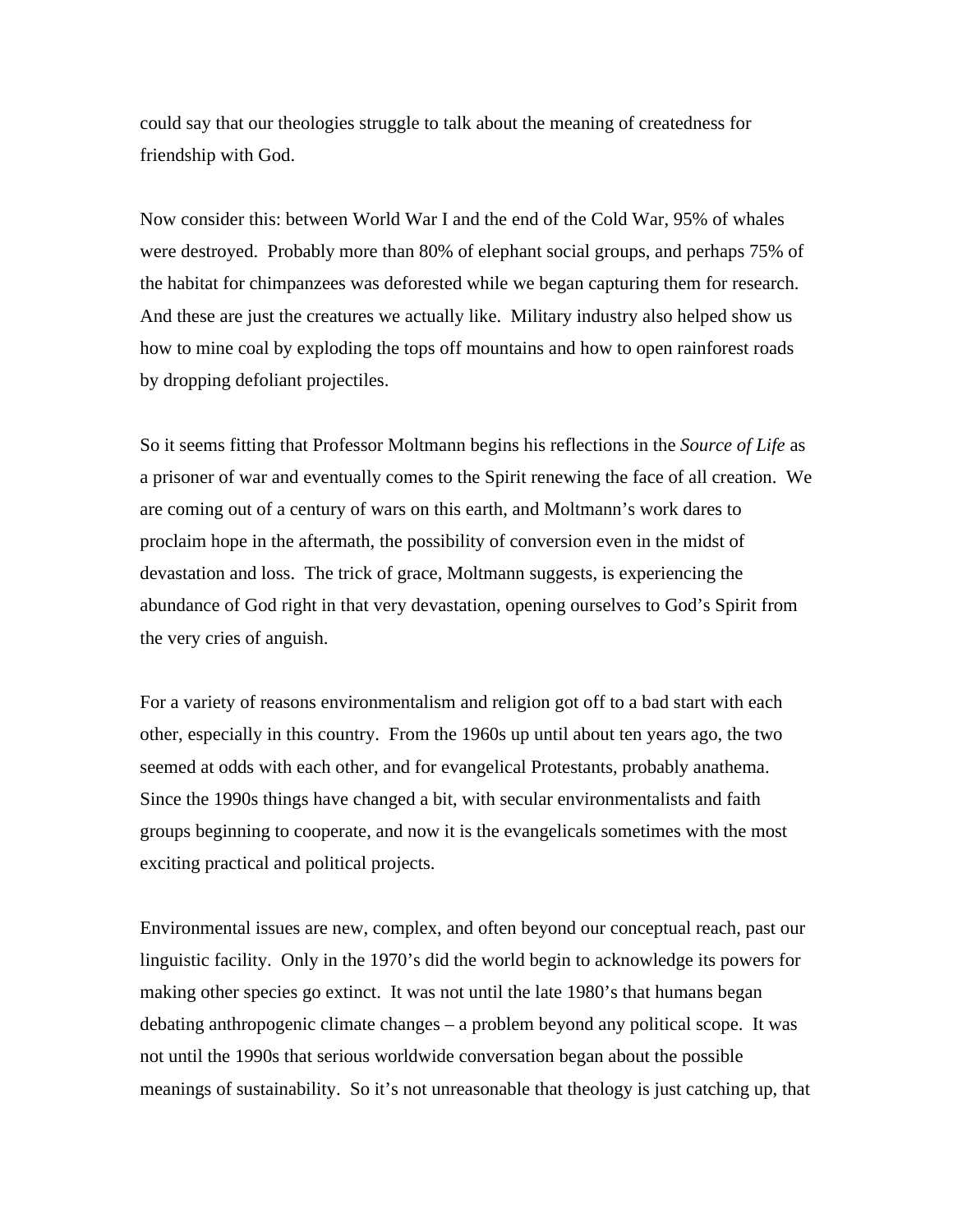we as faith communities have been uncertain how to respond. Humans generally are uncertain.

But for just that reason we must listen anew to the good news, pray and wait upon what the Spirit is saying to us. This is an evangelistic opportunity; to fail to speak the good news here might be to fail almost entirely. I think it was Luther who said something like, I can be fearlessly proclaiming the gospel on every front, but if I fail to speak the good news at the one point the devil presses, then I fail. Folks, the devil is pressing.

That's why Professor Moltmann says so strongly that the environmental crisis is an ecclesial crisis. To fail here to proclaim Christ in word and deed is, as Moltmann writes, practiced atheism, self-excommunication from the resurrected body, sacrilege against God's promise.

But undoubtedly churches have been slow and awkward on practical environmental issues. Even those of us already disposed to worry about them have trouble figuring out how the church would missionally express that concern. We have some idea of what social justice looks like, some ideas about evangelism – but what does an environmental ministry look like? And how does it make sense in relation to other central Christian activities like feeding the poor and visiting the sick? It's great to have a fair-trade coffee hour or a St. Francis Day blessing of the animals; but how do these things connect to the heart of Christian hope? How do they proclaim the grace of createdness? How do they bring our relations with all creation into Christian identity? What does earth have to do with following Jesus?

From my own experience with international mission in the Anglican Communion, these questions were pressed upon me when I got out of college and volunteered for a while with the churches in Uganda. And I found there a mix of all kinds of vulnerabilities of people who are created. There was good preaching about AIDS, surprisingly good preaching about AIDS where I was. There was the development of theologies of indigenous liturgy; there was theological reflection and missional responses to things like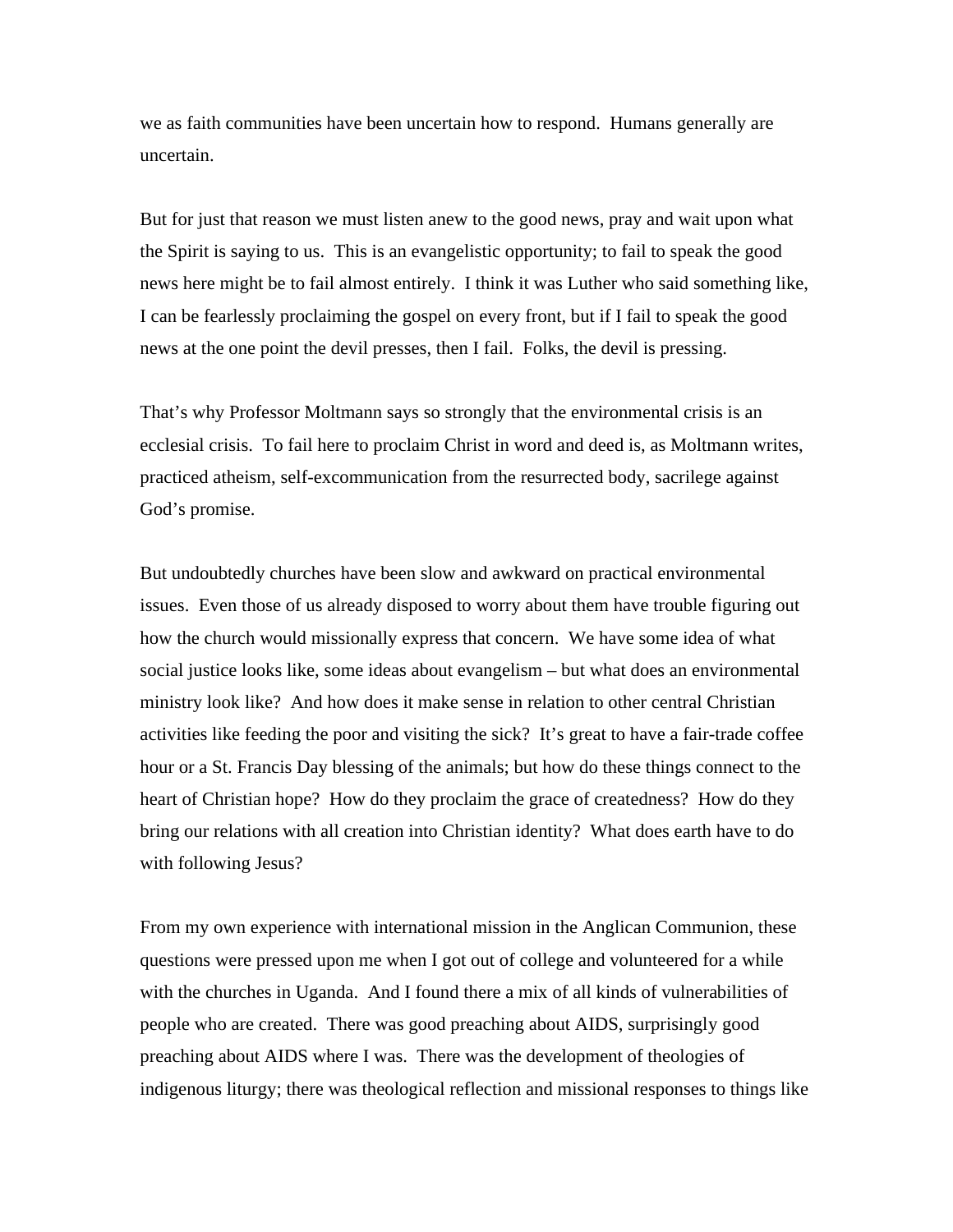healthcare, orphans, family structures in a post-AIDS society, female empowerment, refugees, reconciliation, and even thoughts about globalization at a surprisingly local level. But at the same time, even though there were environmental issues, ecological issues intertwined with this through and through, such that forests of the people were made more and more vulnerable by environmental degradation - even though that was obvious to everyone and people talked about it - the church didn't seem to have much to say about it. There wasn't much preaching even though there was a fair amount of action. Churches would regularly organize to do things like protect clean water or make sure the wetlands were not disturbed, those sorts of things; but that sort of thing didn't make it into preaching. And I wondered about it. Slowly as I came to see how environment was intertwined with the whole sense of being a community I came to wonder over this quietness. It seemed to me that for those Christians yearning for some deeper understanding of playing a Christian ecological role or for making sense of nature within the Christian story - for some way of understanding environmental care as a Christian practice, as a matter of Christian community - that their faith was left uncertainly disconnected from basic human questions about how to live in a place, what good work means. Forget about biblical topics like "covenant with the land" or "praying in the wilderness", let alone Job's small silence before the Creator's awesome whirlwind or the psalmist joining in praise with all of creation or the city of God flowing with pure streams and overgrown with fruiting trees. Those things are so far removed from our cultural ways of life and faith practices, they seem almost allegorical, just symbols for some interior spiritual thing.

Professor Moltmann's work, however, has helped us take those biblical metaphors more seriously. He reminds us the coming Kingdom is not just a turn of phrase, but a present experience of the Holy Spirit, a real embodied community. Sabbath is not just rest for the weary, but a covenantal feast with the land. The cosmic Christ is no mere flowery title, but a practical affirmation, that we live in the one through whom all things were made – and therefore as Christians are reborn into creation. When we are born into new life, we are awakened to lives all around us. We have no choice but to follow Jesus in the company of all those other creatures because in the risen Jesus the community of creation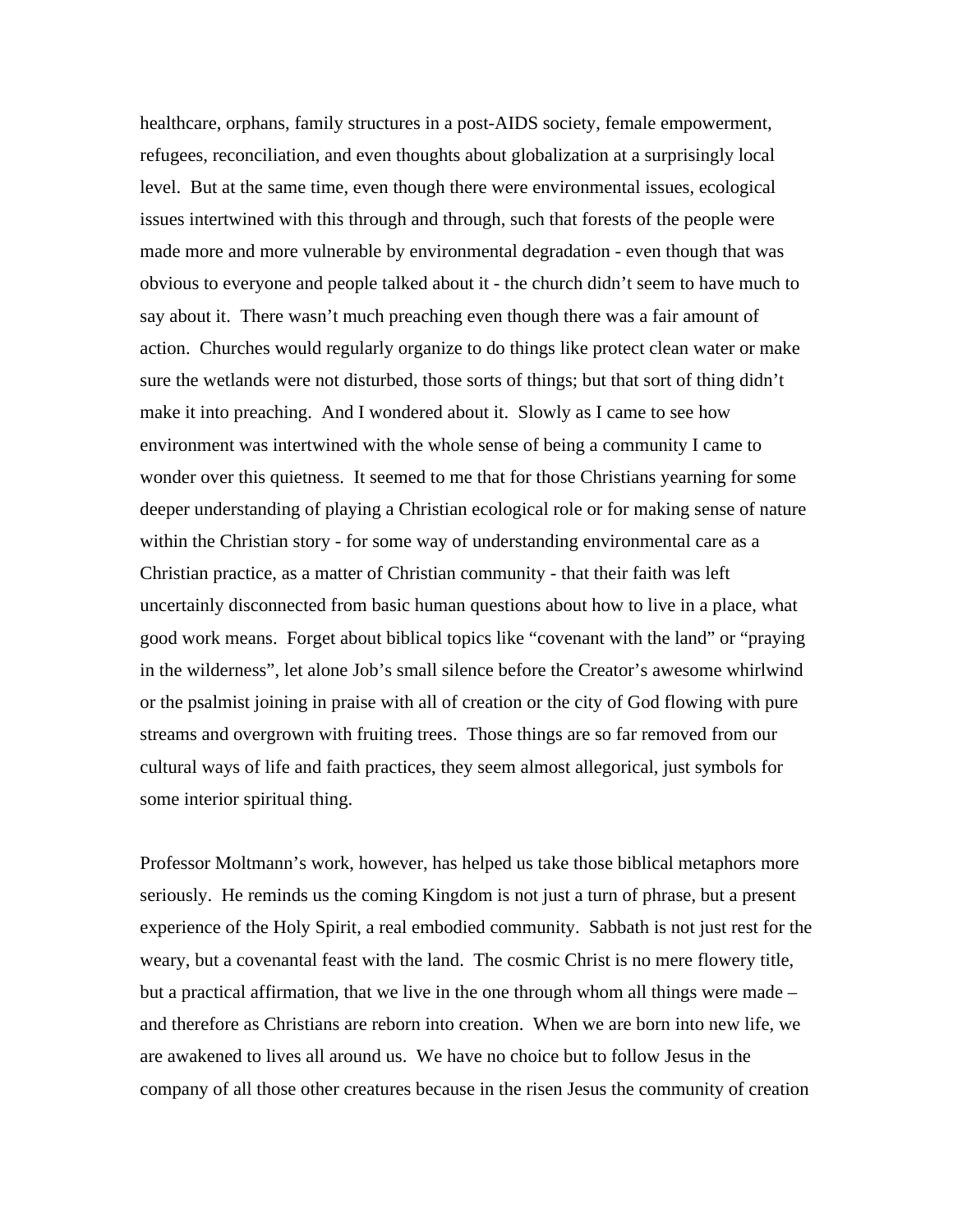is renewed. So too for Pentecost, for the "Spirit poured out on all flesh:" Moltmann insists that experiencing the life-giving creative Spirit is not esoteric allegory, but a real promise, a presence opening our lives to the presence of God all around us. Professor Moltmann reminded us yesterday that abundance is no disembodied metaphor, but an actual experience of the Spirit. In a similar way, his work in environmental theology reminds us that the new creation is no otherworldly cipher, but an actual promise that we experience through the church's life in the Holy Spirit.

Just that would be enough. It would be enough if Professor Moltmann's work reclaimed for earth its gospel hope and the practical ecological importance of biblical words. But there is *more than enough*.

Professor Moltmann's books come toward environmental issues from many theological angles. Within nearly every theological topic on the syllabus, Moltmann finds its relation to the earth. Environment is not something that just comes up in the doctrine of creation; it is in his treatment of the Trinity, of Christology, of the Holy Spirit, of salvation, and of the last things. Reading Moltmann, we are continually reminded of our createdness, and we are offered resources for exploring those basic human questions through the hope of our faith. Ecology doesn't determine his theology, but neither does he let theological reflection forget its earthly place. Reclaiming createdness at every turn, Moltmann leads nature back into the heart of Christian identity.

Moreover, when we don't let theology forget its earthiness, Moltmann shows us how bringing faith to environmental problems re-opens some central, difficult questions in theology. Facing ecological challenges, we come to ask again how to think of God's relation to the world, what to make of creaturely freedom and how to picture that freedom participating in God's action. He lets us wonder what the teeming earth is up to in God, and how to discern the presence of God amidst it, and to think about why we recoil from aspects of nature at odds with biblical hope. He asks us to reconsider how God's saving promise to us bears hope for the rest of the creatures. Those are difficult, sometimes abstract questions – but at stake in them is how we make a home on earth and in God.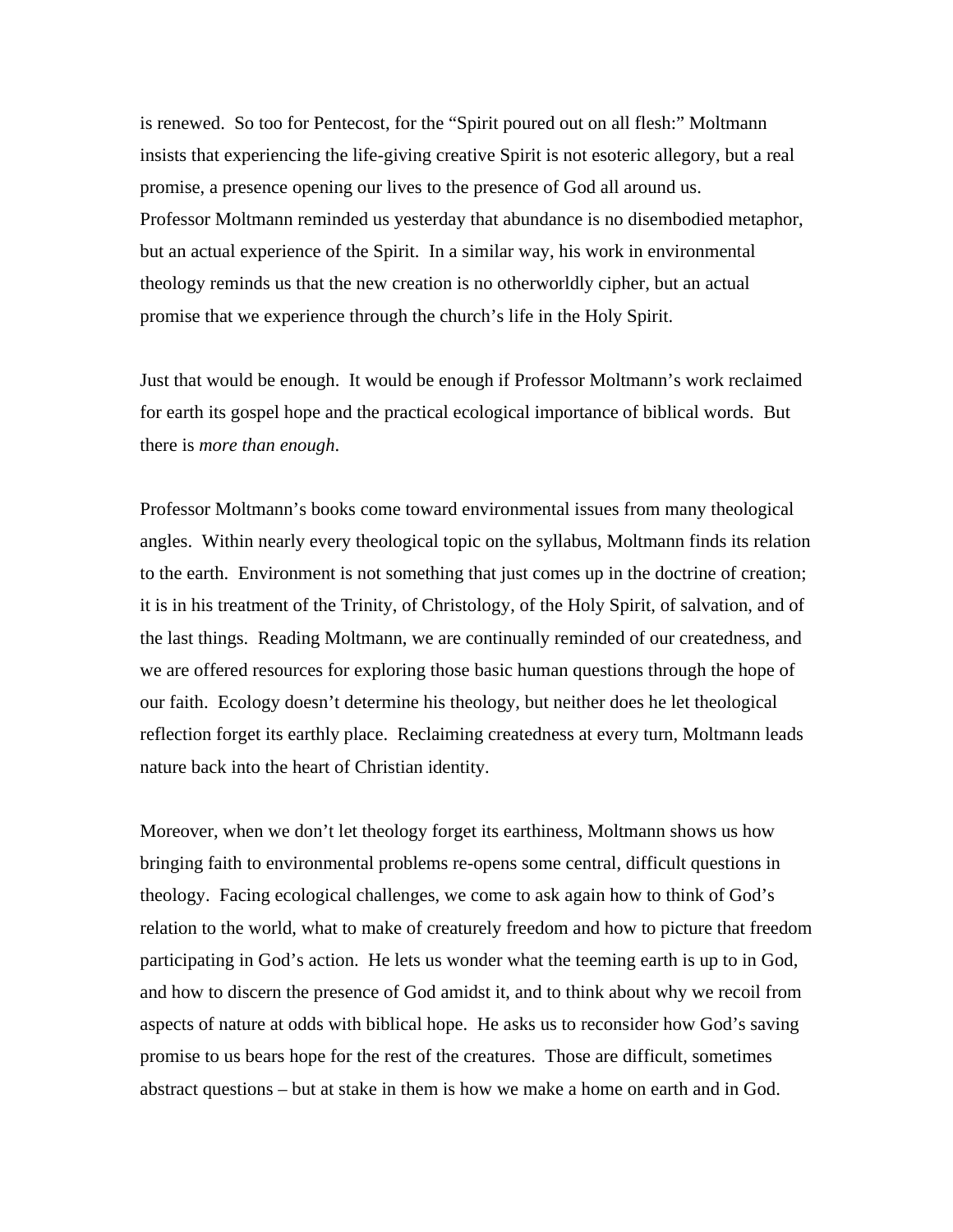So Moltmann's theology lets our environmental crises illuminate all these questions. He lets those cries of anguish rebirth our theology. And he lets that happen from within biblical exegesis and systematic treatment. Perhaps for this most of all his work is respected by a remarkably wide spectrum of readers. Moltmann is quoted approvingly by covenantal theologians and evangelicals, as well as by revisionary ecofeminists and Gaia theorists. Two days ago at a luncheon, Bill McKibben and an environmental economist – at opposite ends on things – had both read Moltmann's books approvingly and were excited to meet him. And I think that shows the wide-range his work has. His readers seem to sense that Moltmann begins to show how the gospel can address all the earth, and how all creatures somehow participate in grace. Professor Moltmann shows that true environmentalism is not anti-human, and that simply may be his greatest contribution; quite the contrary, it is an invitation into the fullness of life.

**Moltmann:** Now, my response (laughs). It's on the destruction and healing of the earth, an approach to ecological theology. And I would like to offer first reasons why we have destructed the earth, and then the second part, are there ways out of this danger?

The destruction of the environment which we are causing through our present global economic system will undoubtedly seriously jeopardize the survival of humanity in this century. We must be clear about that. Modern industrial society has thrown out of balance the equilibrium of the earth's organism, and is on the way to universal ecological death. You (Willis) have spoken about the extinction of species on earth. The destruction of the ozone layer of the atmosphere is another point. The sea level will rise so that my home town of Hamburg may disappear along with a lot of islands in the Pacific. I don't need to repeat all these things. The human race can become extinct like the dinosaurs millions of years ago. What makes this thought so disquieting is the fact that we can no longer retrieve the poisons which are rising into the earth's ozone layer and those that are seeping in to the ground. Consequently we don't know whether the die has not already been cast, as far as the fate of humanity is concerned. And this is really troubling. If we were to know that the end is already close we would do nothing; if we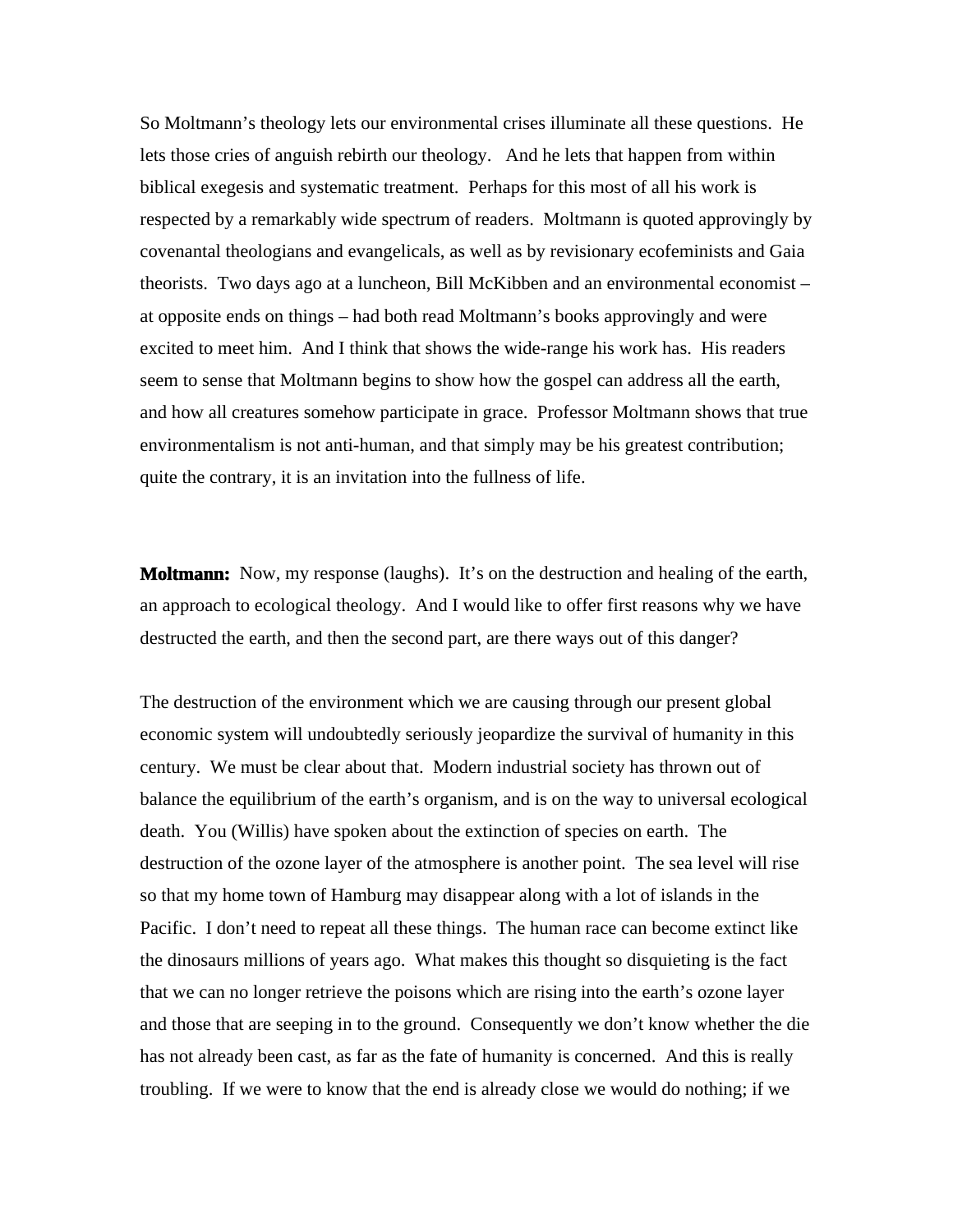would know that it will take a long time we would also do nothing. But because we are troubled with this uncertainty we still can do something and must do something. I'll remind you of Martin Luther who said, "When the world would come to an end tomorrow I would plant an apple tree today." And this may be good for all of us, to plant apple trees today and not wait until tomorrow or give up.

It's not only the destruction of the environment through modern industry. Indira Gandhi once said, "poverty is the worst pollution," and this is true. And I would add that the worst environmental pollution is war. We still have millions of land mines everywhere in the world, and it's very easy to bring them into the earth but very difficult to detect them and get them out of the earth. And I do not need to remind you of what is in the Iraq soil now – poison and ammunition, etcetera. So it's not poverty as such that is the pollution, but it is the corruption that causes poverty. It is a vicious circle especially in the poorer nations, leading to death: impoverishment leads everywhere to over-population, because children are the only security life has to offer. And over-population leads to the consumption not only of all the foodstuffs, but of the very foundation from which people live. That is why it is in the poor countries that the deserts are growing most rapidly.

I believe that this ecological crisis of the earth is a crisis of modern scientific and technological civilization itself. The great project of the modern world is threatened with failure. So it's not just a moral crisis, as Pope John Paul II maintained; it's a religious crisis of the things in which people in the Western or modern world put their trust. I will try to show this in the first section, and shall then go on to show three perspectives drawn from the religious traditions of the Western world, which can lead us from the destruction of the earth to harmony and consensus with it.

## *The religious crisis of the modern world*

The living relationship of a human society to its natural environment is determined by the human techniques by means of which human beings acquire their foodstuffs from nature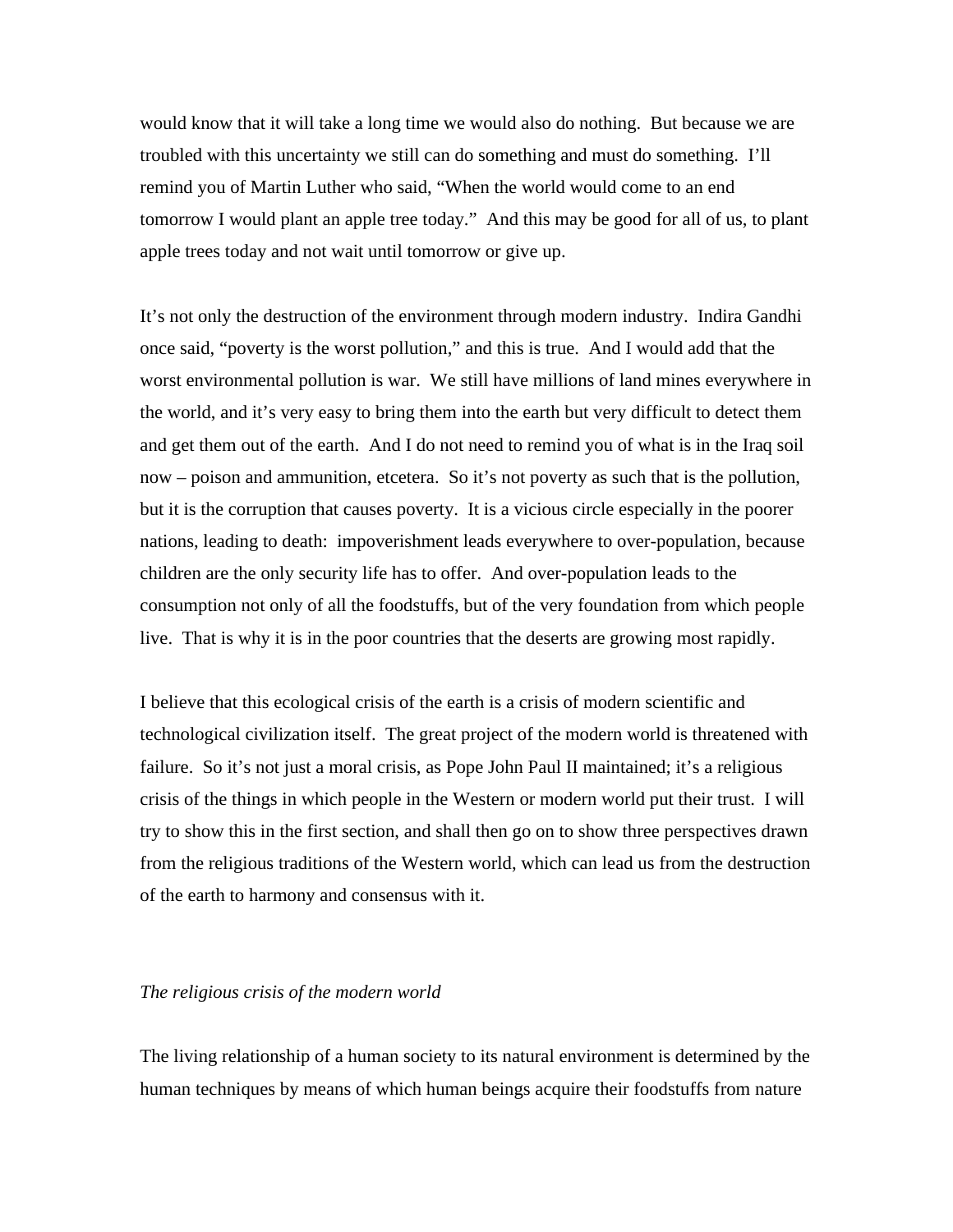and give it back their waste. This "metabolism" with nature is really as natural as breathing in the air and breathing it out again. So this is the normal way of dealing with nature. But ever since the beginning of the Industrial Revolution it has been increasingly determined and governed solely by human beings, and not also by nature. So human technologies are applied science, and all scientific knowledge will sometime or other be technologically applied and utilized, since – as Francis Bacon declared – "knowledge is power". So send your children to the university so that they gain knowledge and they will be powerful. Natural science in knowledge about the power of disposing over things and dominating them.

Now technologies and sciences are always developed under the pressure of particular human interests. We never have them value-free. Interests precede them, direct them, and put them to work. These human interests, for their part, are guided by the fundamental values and convictions of a given society. And these fundamental values and convictions are quite simply what everyone in a particular society takes for granted, because within the system of that society they are self-evident and plausible.

Now if a crisis arises in a life-system of this kind, which links a human society with the nature surrounding it, because nature is dying, the logical result will be a crisis of the whole system, its attitude to life, its life-style, and not least its fundamental values and convictions. What interests and concerns, and what values, rule our scientific and technological civilization? To put it simply: it is the boundless will towards domination which has driven modern men and women to seize power over nature, and is driving them still. In the competitive struggle for existence, scientific discoveries and technological inventions are used by the political will to acquire, secure and extend power. Among us, growth and progress are measured by increase of power, economic, financial and, not least, military.

If we compare our civilization with pre-modern cultures, the difference leaps to the eye. It is the difference between growth and equilibrium. Those pre-modern civilizations were anything but "primitive" or "underdeveloped". On the contrary, they were highly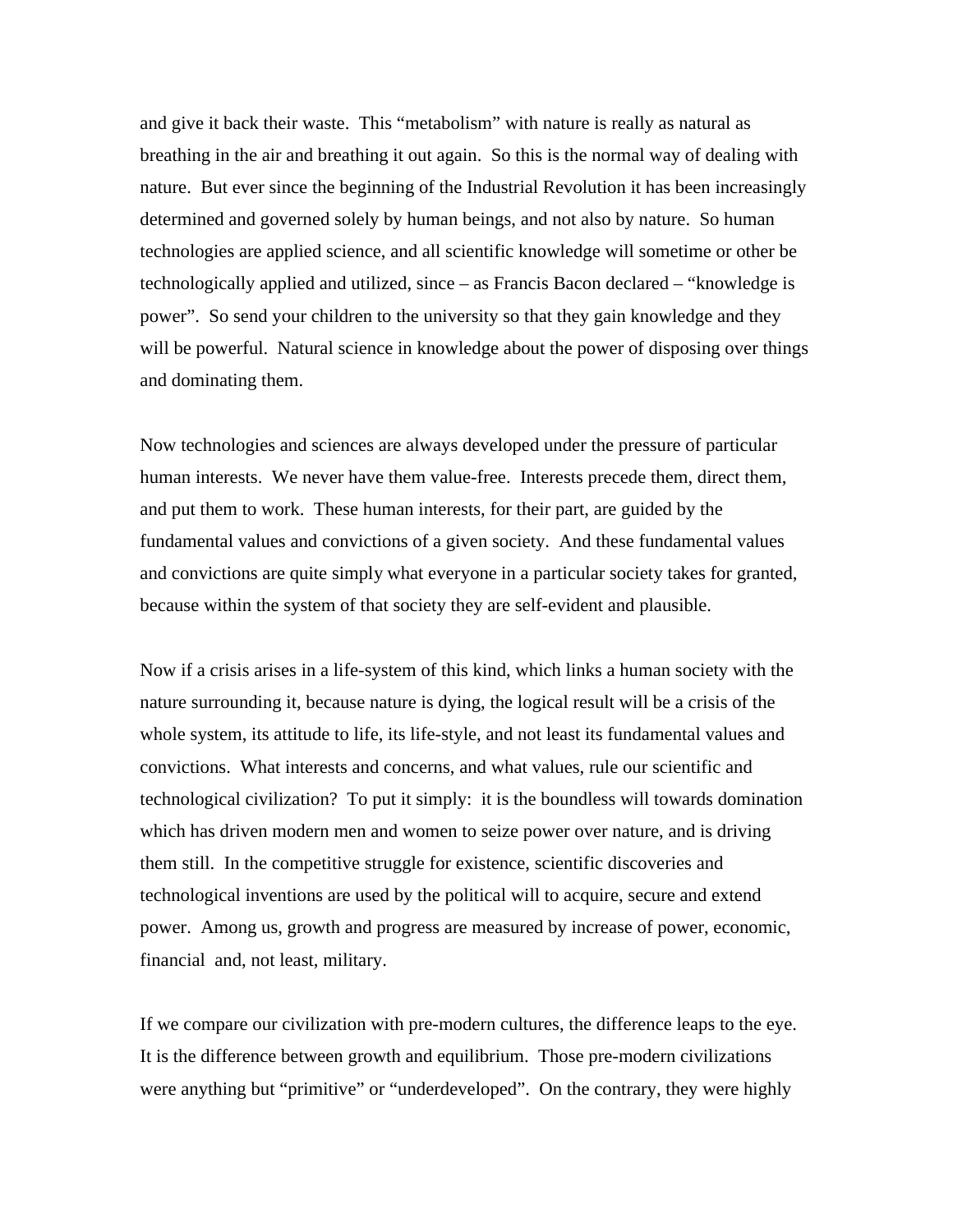complicated systems of equilibrium which ordered the relation of people to nature and to the gods. Very complicated systems of equilibrium. It is only modern Western civilizations which for the first time are one-sided, being programmed solely towards development, growth, expansion and conquest. Today we call it "globalization". Why did this come about?

Well, the deepest reason can probably be found in the religion of modern men and women. The Judeo-Christian religion is often made responsible for the human seizure of power over nature, and for the unbridled thrust of the human will for power. Even if ordinary modern men and women do not see themselves as particularly religious, they have at least done everything they could to obey the divine commandment of their own destiny: "Be fruitful and multiply and fill the earth and subdue it." One might say that they have done more than enough already to meet the target. But this commandment and this image of the human being is more than 3,000 years old, whereas the modern culture of conquest and expansion grew up in Europe with the conquest of America, no more than 400 years ago. So we have to look elsewhere for the reasons. And in my view they can be found in the picture of God which modern men and women have adopted since the time of Renaissance.

Ever since the European Renaissance, the understanding of God in Western Europe has been increasingly one-sided: "God is the Almighty". Omnipotence has been considered the pre-eminent attribute of his divinity. God is the Lord, the world is his property, and God can do with it what he likes. He is the absolute determining subject, and the world is the passive object of his sovereignty. In the Western tradition, God moved more and more into the transcendent sphere, while the world was understood in a purely immanent and this-worldy sense. God was thought of without a world, and so the world could be understood without a God. It lost the divine mystery of its creation, the "world soul", the *anima mundi*, and could be stripped of its magic by science.

Now if human being were bound to see themselves, in complete correspondence with this God, as rulers – that is, as the determining subjects of knowledge and will, standing over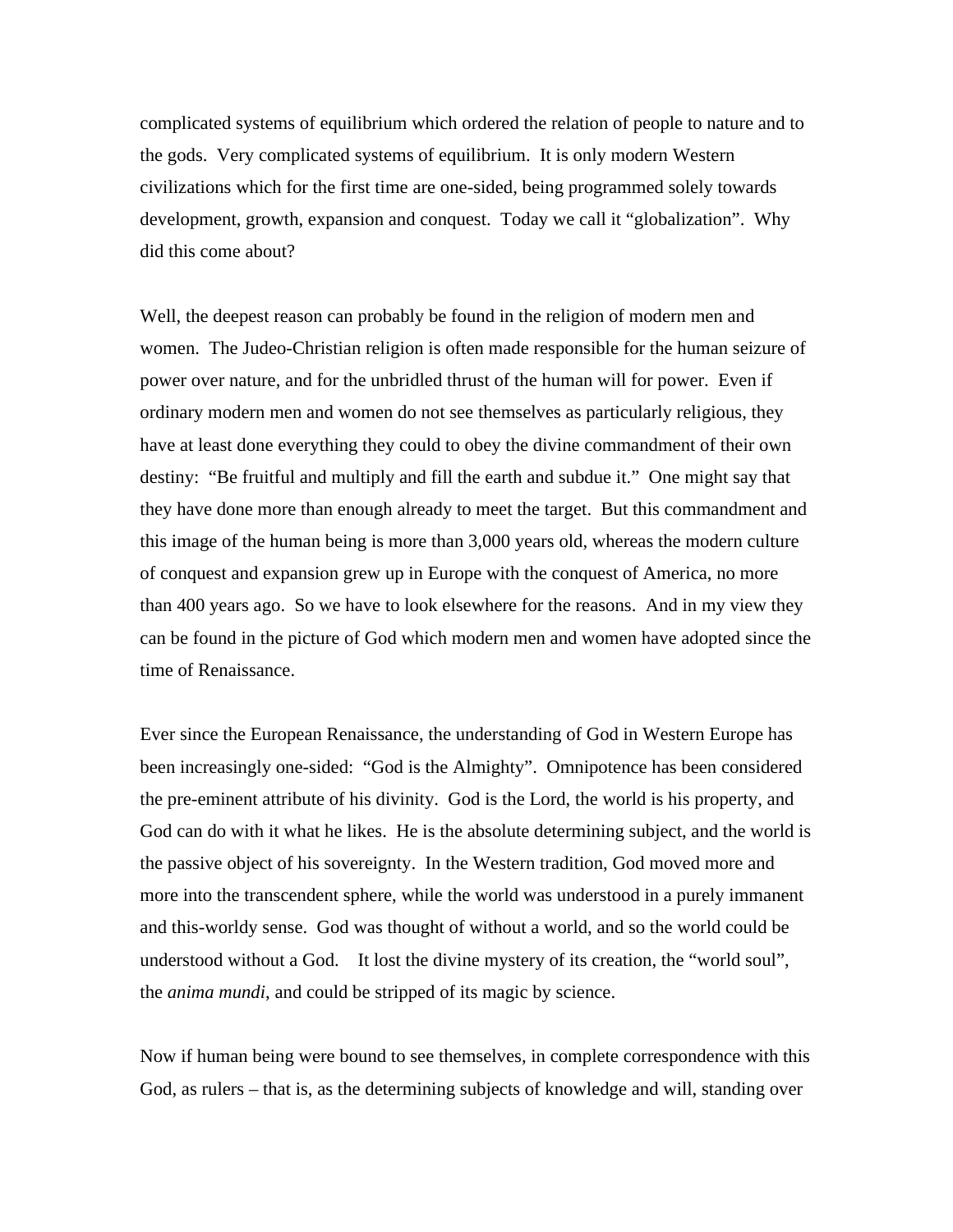against their world, which was their passive object, and subduing it. God is the Lord, the Almighty over heaven and earth, and the human being is him image on earth and is then the subject of the earth (muffled sentence). Francis Bacon lauded sciences of his time – he was very impressive and influential for Thomas Jefferson as we know, and for Monticello – said "Knowledge is power". At the same time, in his *Treatise on Scientific Method*, René Descartes declared that science and technology make human beings "maîtres et possesseurs de la nature", or "master and owner of nature".

Today this brings us face to face with the decisive question, and this is asked in Bill McKibben's book, *The End of Nature:* is nature our property, so that we can do what we like with it? Or are we humans one part of the wider family of nature, which we have to respect? Do the rain forests belong to us human beings, so that we can cut and burn them down, or are the rain forests the home for a multiplicity of animals, plants and trees, so that they belong to the earth, to which we also belong? Is this earth *our* environment and our planetary *home*, or are we human beings merely guests: guests who have arrived very late on this earth, which up to now has put up with us so patiently and graciously?

If nature is nothing more than our property – unclaimed property, which belongs, it is said, to whoever takes possession of it – then we shall counter the ecological crisis of nature solely by technological methods. We shall try through new products of genetic engineering to make plants resistant to climate and animals of increased utility. By means of genetic engineering we shall breed a new human race which does not need a natural environment at all – merely a technological one. We could in fact be in a position to create a world capable of sustaining our numbers and our practices, but it would be an artificial world – a global space ship, so to speak. Or alternatively we could change our practices, our attitude toward nature, our lifestyles, our numbers, restore and heal nature, and let her live again. But how can we change the way we go about things? Isn't the destruction of nature the result of our disrupted relationship to nature outside and to nature inside our own bodies, to ourselves and to God?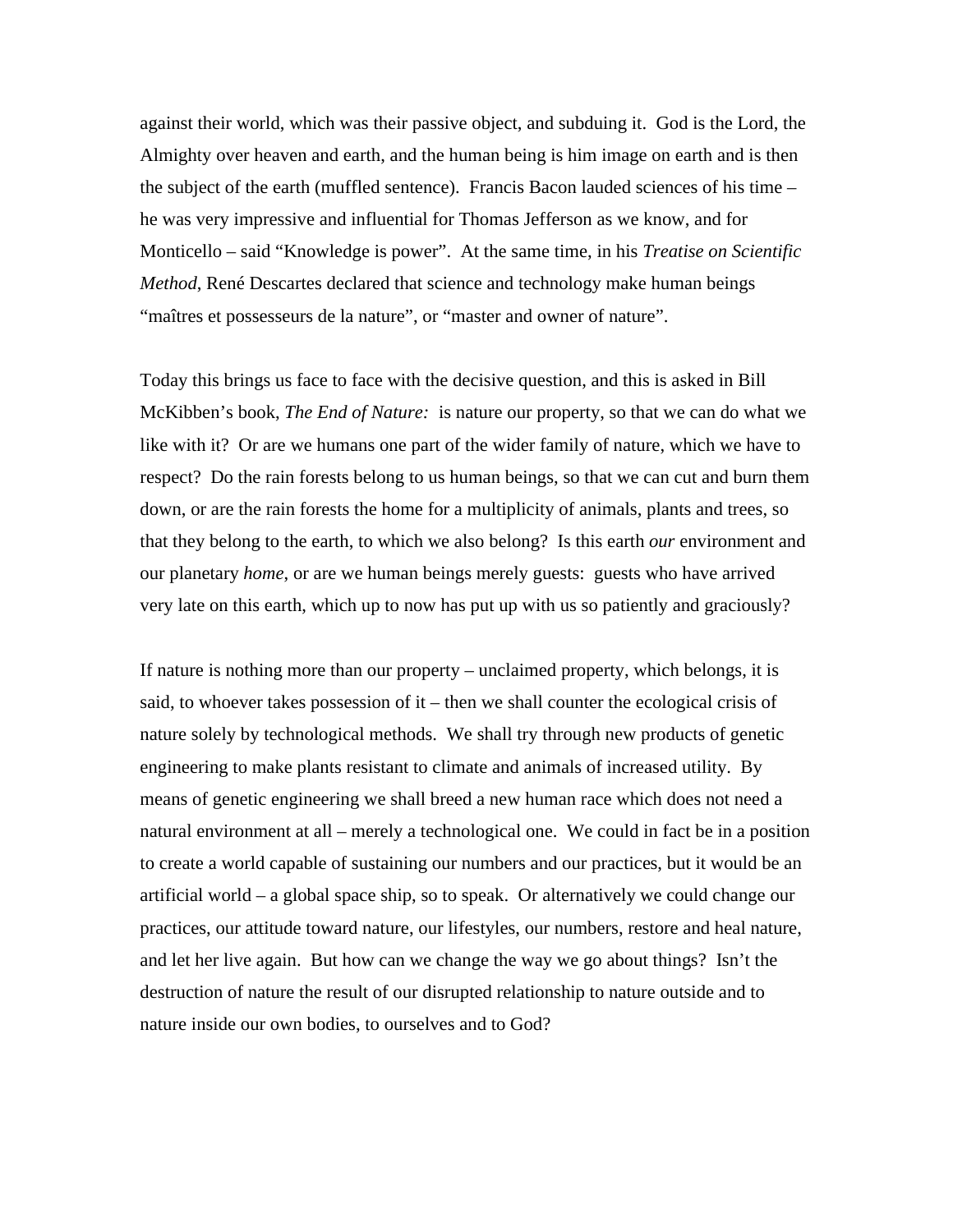Ok, so much for an analysis of the crisis of which we are in. And now I will turn over to the more positive aspects – whether we can find ways out of the danger. These are three Christian perspectives coming out of the Biblical traditions. (muffled) We have to look at two books: the book of Holy Scripture, and the book of nature. And both are memories, canonical memories; there's the memory of religion in the scripture, and there's the memory of nature outside, and we can read nature outside not as determined systems but as a library of creative wisdom. There's a record in nature, and a memory of nature.

*Cosmic spirituality:* A paradigm shift in the way we think about ourselves, our society, God and nature, from domination to community.

The first conversion begins with the picture of God, for the way we think aobut God is the way we think about ourselves and nature too. "Tell me what you believe in, and I will tell you who you are." Belief in God, the almighty Lord in heaven, led to the secularization of the world, and robbed nature of its divine mystery. What we need theologically is to rediscover the triune God. I know that sounds dogmatic, orthodox and old-fashioned, but it could nevertheless be true. Even when we simply hear the name of "God the father, God the son, and God the Holy Spirit", we sense that the divine mystery is a marvelous community. The triune God isn't a solitary, unloved ruler in heaven who subjugates everything as earthly despots do. He is a God in community, rich in relationships. "God is love."

Father, Son and Holy Spirit live with one another, for one another, and even in one another. "I am in the Father and the Father is in me", says the Gospel of John. If that is true, then we correspond to God not through domination and subjugation but through community and relationships which further life. It is not the solitary human subject who is God's image on earth; it is the true human community. It is not separate, individual parts of creation that reflect God's wisdom and his triune livingness; it is the community of creation as a whole.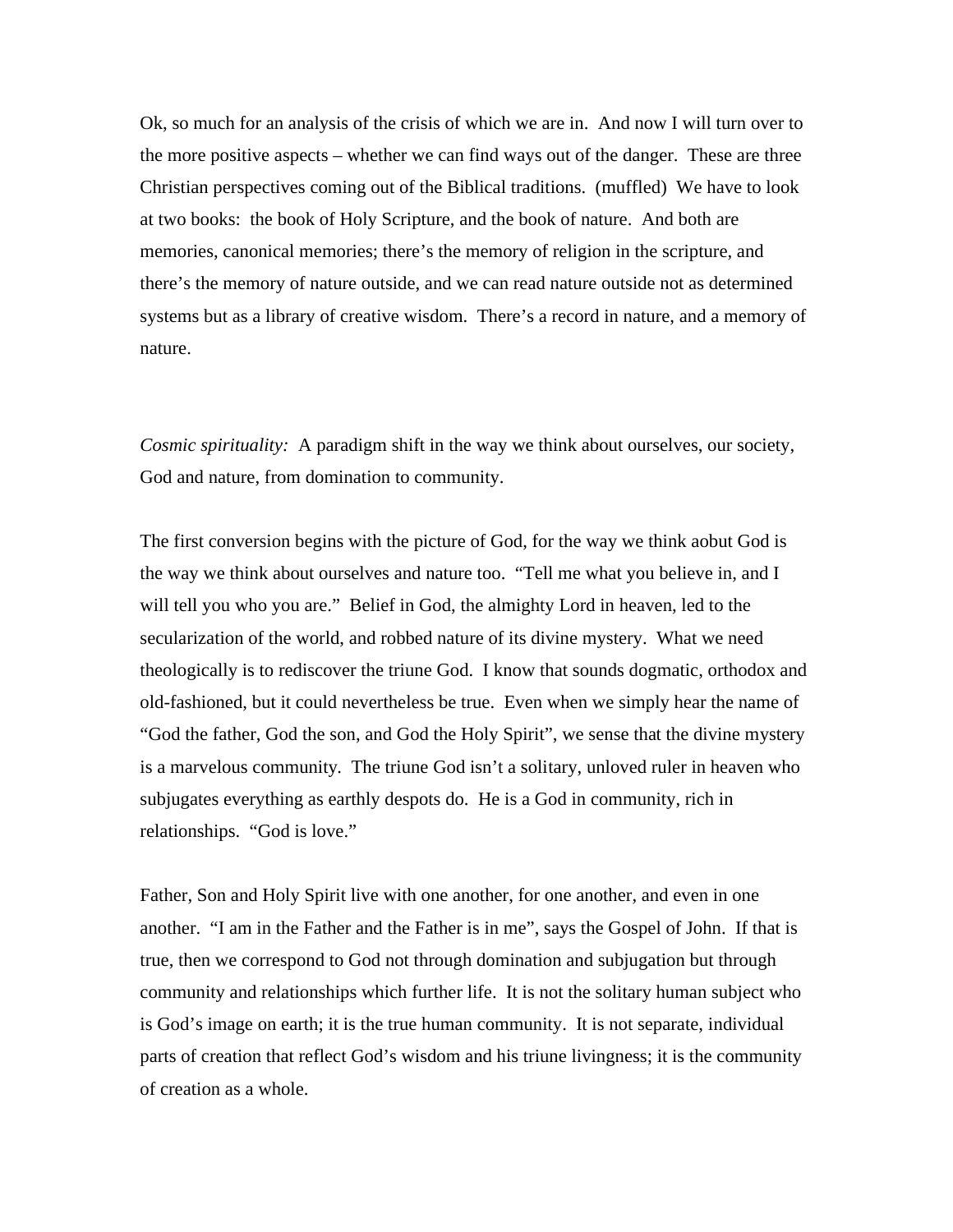According to Christian understanding  $-1$  will make just one more dogmatic point  $$ creation is a Trinitarian process: God the Father creates through the Son or Daughter, Wisdom as it is said in the Old Testament, in the power of the Holy Spirit. Seen from the other side, this means that all things are created by God, formed "through God", and exist in God the Spirit. So the power of the creative Spirit is in everything and keeps everything together in the creation community.

I think it's important today to rediscover the Creator's immanence in his creation, so to include the whole of creation in our reverence for the Creator. Through whom, or through what, did God create the world? According to Proverbs 8:22 and following, he created the world through his daughter, Wisdom. And according to John 1 he created the world through the Logos, which is another word for Wisdom (hokmah) in the Old Testament, so whether it is he or she is not so important, at this point at least. We should see both sides. According to Wisdom literature, this creative Wisdom can also be called God's Word of God's Spirit. But it is always the presence of God in all things which is invariably meant, a presence immanent in the world. So this can be a called a transcendent immanence of God, because it is through Wisdom that God forms the community of created beings, who exist with one another and for one another and very often also in one another.

Christian theology has recognized in Christ not just personal salvation but also the cosmic Wisdom through which all things are. We have forgotten about it in our personalistic, individualistic culture of modern times, but in the beginning, as we can read in the epistle to the Colossians, Christ is the divine mystery of the world. The person who reverence Christ also reverence all created things in him, and him in every created being. There is a very beautiful passage in the apocryphal Gospel of Thomas, Logion 77, in which Jesus says: "I am the light that is over all, I am the universe: the universe has gone out of me, and the universe has returned to me again. Cleave the wood and I am there. Lift up the stone and there thou shalt find me." So it's not only in scripture, not only in the Christian community or the Christian tradition of human beings, but also in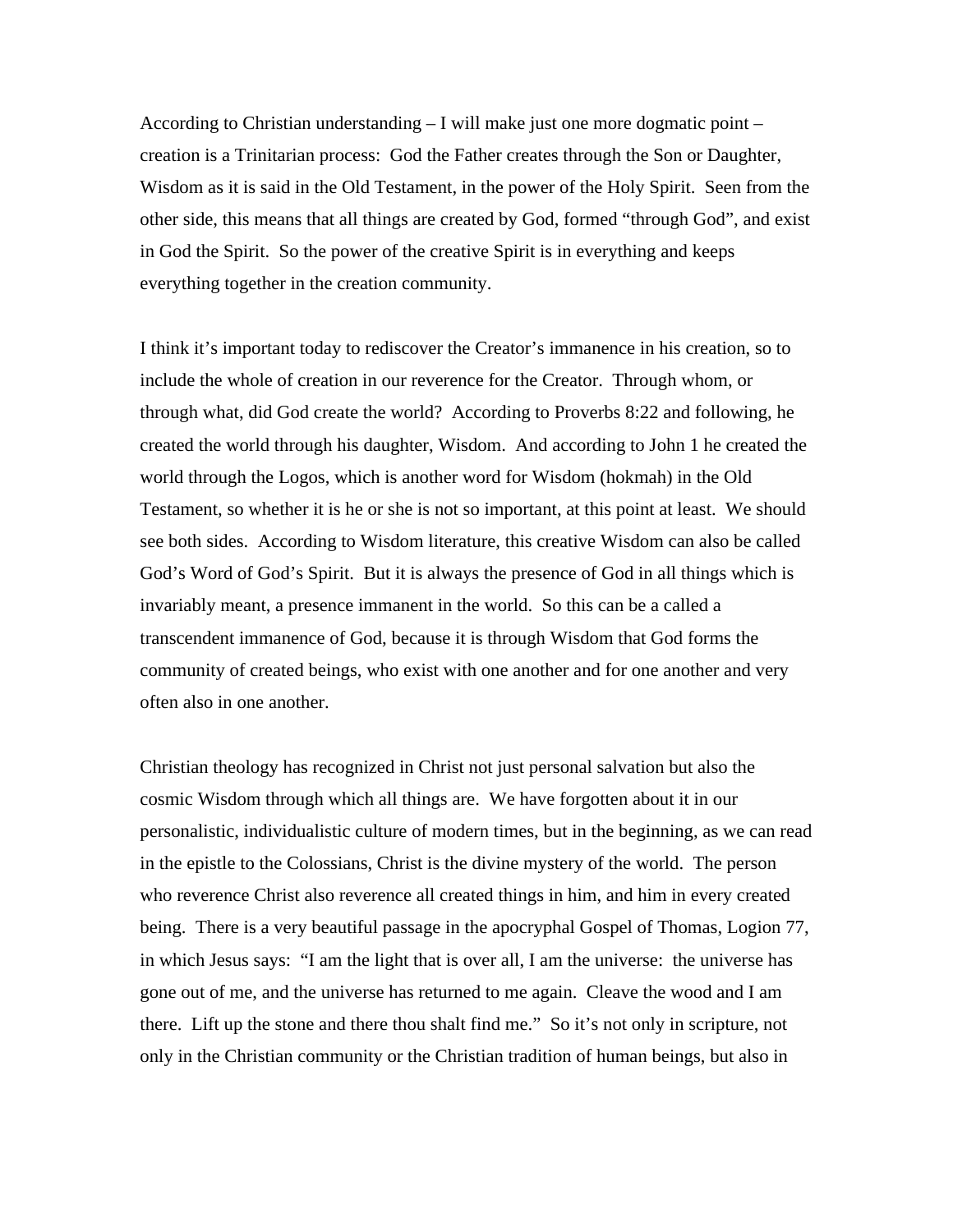nature that we find the presence of Christ. And this means that whatever we do to the earth, we do to Christ and to the Holy Spirit. (muffled sentence)

Through Word and Spirit the Creator communicates himself to his creation and enters into it. As the Book of Wisdom says (12:1): "Lord, thou art the love of life, thy immortal Spirit is in all things." How then to we go around with all things if the Spirit is in all things? That we have to learn from your (to Willis) African community, more about the presence of the Spirit in all things.

This was also the way Calvin saw it. From *Institutions*, Chapter 1: "For it is the Spirit who, everywhere diffused, sustains all things, causes them to grow, and quickens them in heaven and on earth…In transfusing into all things his energy, and breathing into them essence, life, and movement, he is indeed plainly divine." So this is John Calvin and the Reformed tradition. We do not expect this so much from Calvin, but he had this idea of the Creative Spirit which is already in all living things. So creation must not just be called, in detached objectivity, a "work of God's hands". It is the indirect, mediating presence of God as well.

Astonishingly enough, it was Christian mysticism which taught us to listen to the language of God in nature again. There is a Nicaraguan poet and revolutionary, who is also a good friend, Ernesto Cardenal. In his book, *Love*, he wrote this for the first time. Now he has a book out praising the presence of God in all things. In this earlier book, *Love*, he writes: "The bird chorus in the early morning sings to God. Volcanoes, clouds and trees shout about God. All creation cries out with a loud voice that God is, is beautiful and loves. Music sings in our ears and beautiful countryside tells our eyes…God's signature is on the whole of nature. All creatures are love letters from God to us. The whole of nature is bursting with love, set in it by God, who is love, to kindle the fire of love in us. …Nature is like God's shadow, reflecting his beauty and splendor. The quiet blue lake has the splendor of God… The image of the Trinity is in every atom… And my body was also made for the love of God. Every cell in my body is a hymn to my creator and a declaration of love."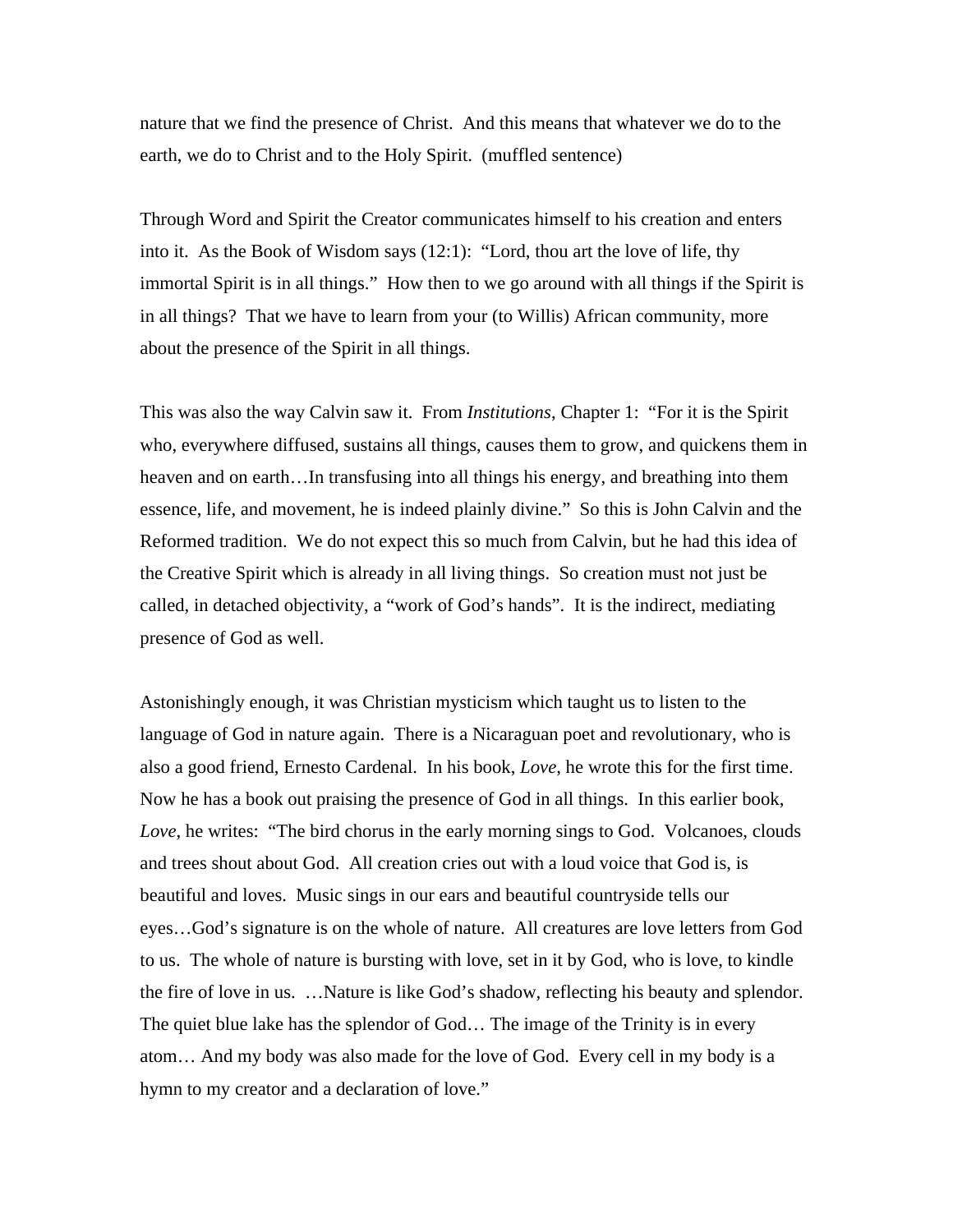In case anyone thinks that this is a typically Catholic eulogy in celebration of "natural theology", we may listen to the Reformer John Calvin too, for Calvin saw the presence of God in nature in just the same way. In his *Institutions* he writes: "Wherever you cast your eyes, there is no spot in the universe wherein you cannot discern at least some sparks of his glory." "But," laments Calvin, "it is in vain that so many burning lamps shine for us in the workmanship of the universe to show forth the glory of its Author. Although they bathe us wholly in their radiance…we have not the eyes to see…"

So, this is the first part. The second part is more practical: *Human beings and nature in the covenant with God.*

We believe that God loves his creation and wants to bring its life to its full development and flowering. In God's eyes nothing created is a matter of indifference. Every creature has its own dignity and its own rights, for they are all included in this covenant. That is what is said in the story about Noah: "Behold," says God, "I establish my covenant with you and your descendants after you, and with every living creature" (Genesis 9: 9-10). It is this covenant "with us" which provides the basis for fundamental human rights.

Out of this covenant "with us and our descendants after us" follow the rights of future generations. Which we very much need to be told to take care of, because to some extent we live on the cost of future generations to take care of our debts and the ways of living we are leaving behind.

Out of this covenant "with us and our descendants after us and with every living creature" follow the rights of nature. And I think we should translate this time of cosmic spirituality I spoke about into the legal system of rights and duties in our society.

Before God the Creator, we and our descendants and all living things are partners in his covenant, and enjoy equal rights. Nature is not our property. But we are not just part of nature either. All living things are partners in God's covenant, each in its own way. So all living things must be respected by human beings as partners and confederates in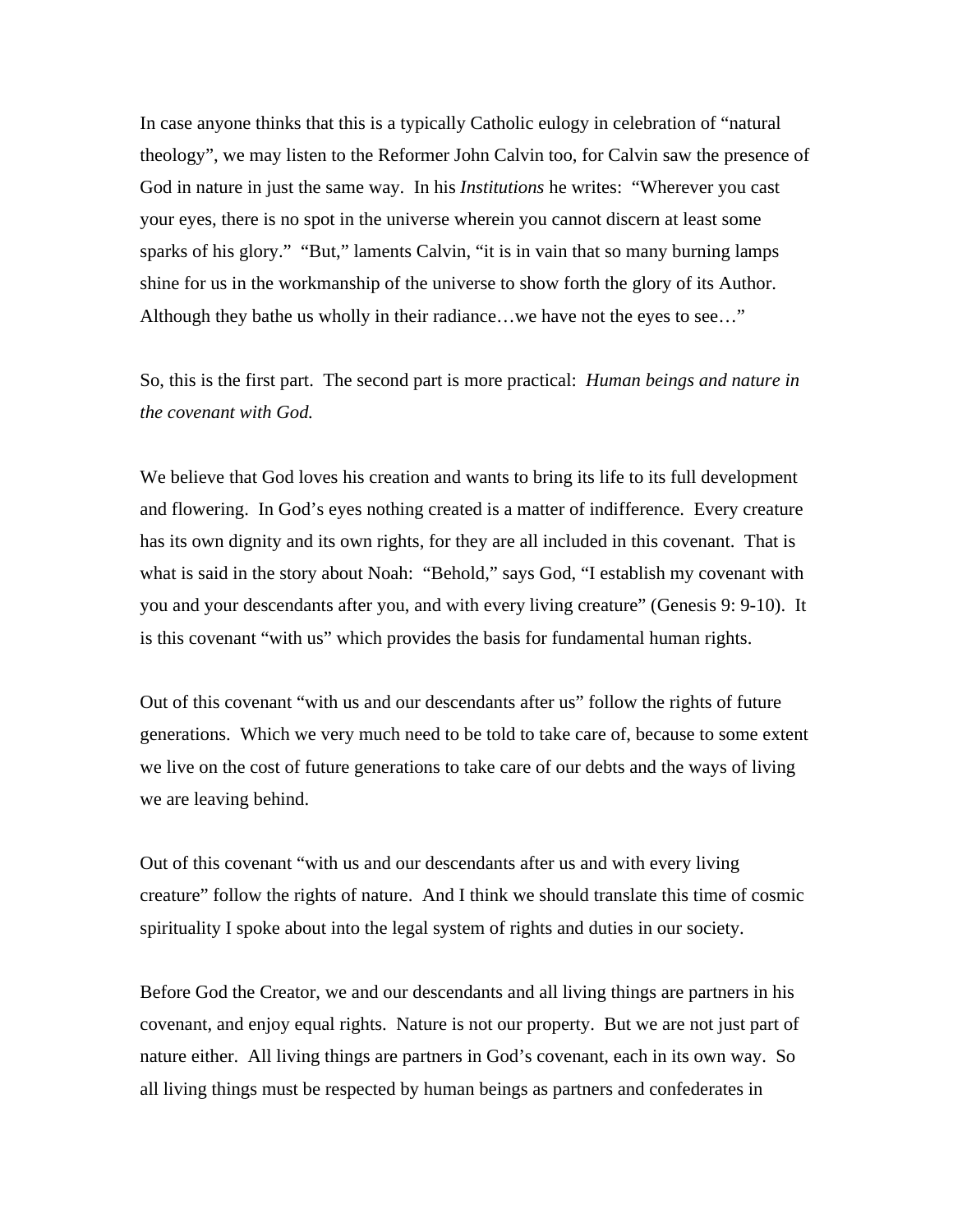God's covenant: the earth brings forth; human beings are God's image on earth. Anyone who injures the earth injures God. Anyone who hurts the dignity of animals hurts God.

Today, now that the Universal Declaration of Human Rights has become generally accepted, it is time to draw up a Declaration of Rights of Nature which will be generally accepted too. In so far as nature – air, water, and land, plants and animals – is at the mercy of acts of violence committed by human beings, it must be protected by human law. A first attempt to free nature from human despotism and caprice was the World Charter for Nature, proclaimed by the General Assembly of the United Nations on 28 October 1982. And we had a new declaration, a World Charter on Nature, in 1992. It is true that this charter does not yet go so far as to concede to nature rights of its own, and to recognize it as the subject of is own rights. But there are approaches in what is said which indicate that it is reaching out for ways to get beyond the anthropocentric and egotistical viewpoint of the modern world, according to which nature is only there for human beings as "unclaimed property". "Mankind is a part of nature," says the preamble of the two world charter declarations, and, "Every form of life is unique, warranting respect regardless of its worth to man." I think this is important but we have to work to bring the two declarations into harmony and into a kind of integration because all declarations of human rights start with human dignity, which is unique, and that every human being is a subject and must not become an object of slavery, etcetera. The nature declarations always start by saying mankind is part of nature. So how can we reconcile these two viewpoints? This is a theoretical question.

Now if this earth, together with all living things, is God's creation, then its dignity must be respected, by religious bodies anyway, for God's sake, and its continued existence must be protected for its own sake, not for our human sake. Because nature is being destroyed by economic forces of the free market, it must be put under the special protection of the state. By virtue of is constitution, the state has to respect human rights of all its citizens; and in the same way, I think, by virtue of its constitution, protect the rights of stricken nature.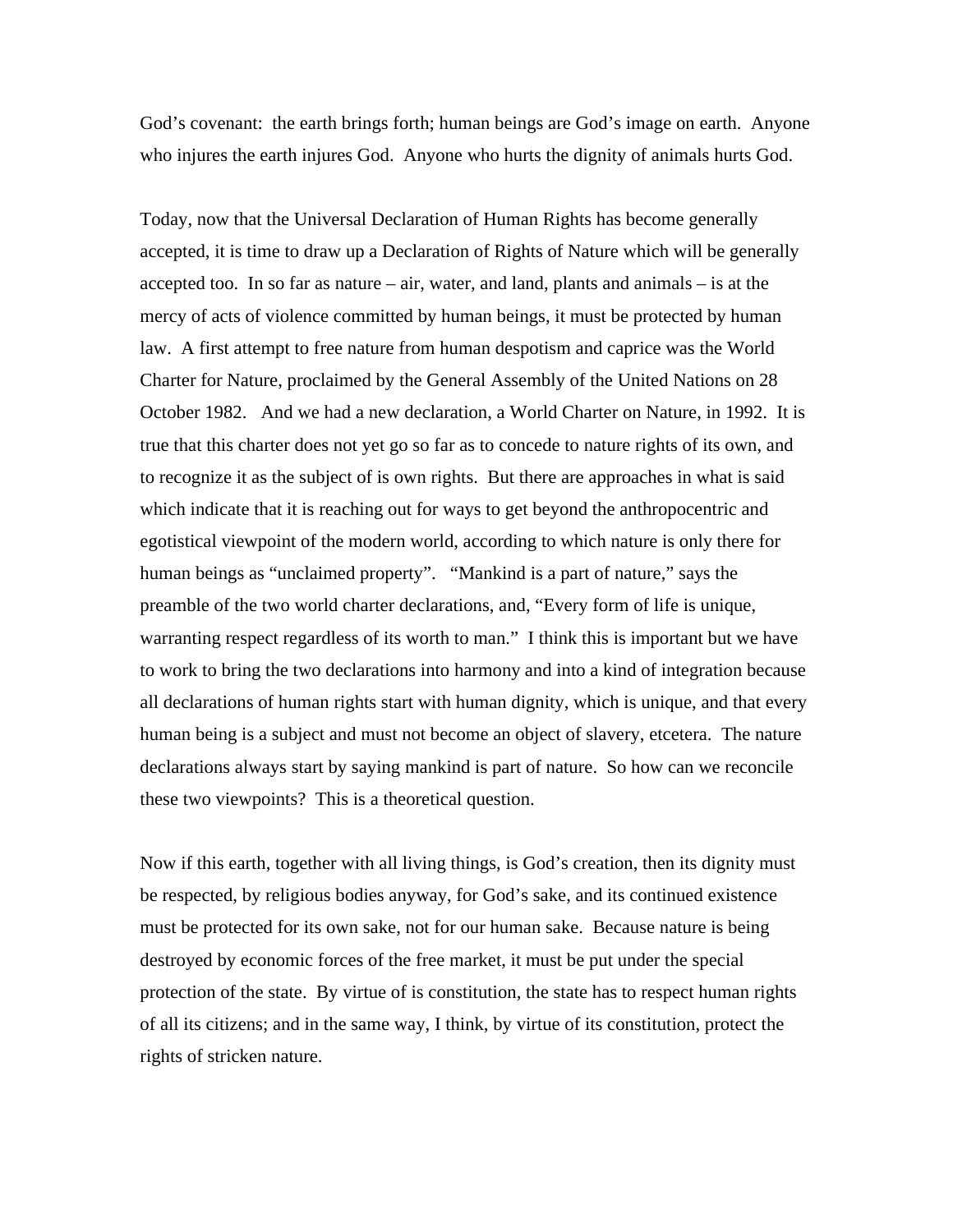I would therefore propose that the following sentences should be included in our constitution (German constitution): "The natural world is under the special protection of the government. Through the way in which it acts, the state shows respect for the natural environment and protects it from exploitation and destruction by human beings for its own sake." So, we think that every democratic government has two responsibilities: First, to protect the people, and second, to protect the land. Whether this will change things is another question, but to have it at least in the constitution, we can refer to it and reclaim it.

Another event was the German Animal Protection Act of 1986. This is the first German law which no longer views animals merely as human property, but sees them as "fellow creatures" of human beings, and protects them in their dignity as such. I quite from the introduction, "The purpose of this law is to protect the life and wellbeing of the animal out of human responsibility for it as a fellow creature. No one may inflict pain, suffering or harm on an animal without reasonable grounds." I know that you (the United States) also have in your Declaration of Independence the term "All men are created equal," but we have never had the term "creation" or "creature", though, in our legal tradition. This was the first time.

To call animals "fellow creatures" is to recognize the Creator, the creature and the community of creation. The theological word "creation" is more appropriate than the philosophical term "nature", because it shows respect for God's rights to his creation, and therefore restricts the rights of human beings: God has the right of ownership – human beings only have the right of use.

Ok, out of this we made a declaration in a meeting of the World Alliance of Reformed Churches, in Seoul in 1990, and made the proposal to the United Nations Conference in Rio in 1992.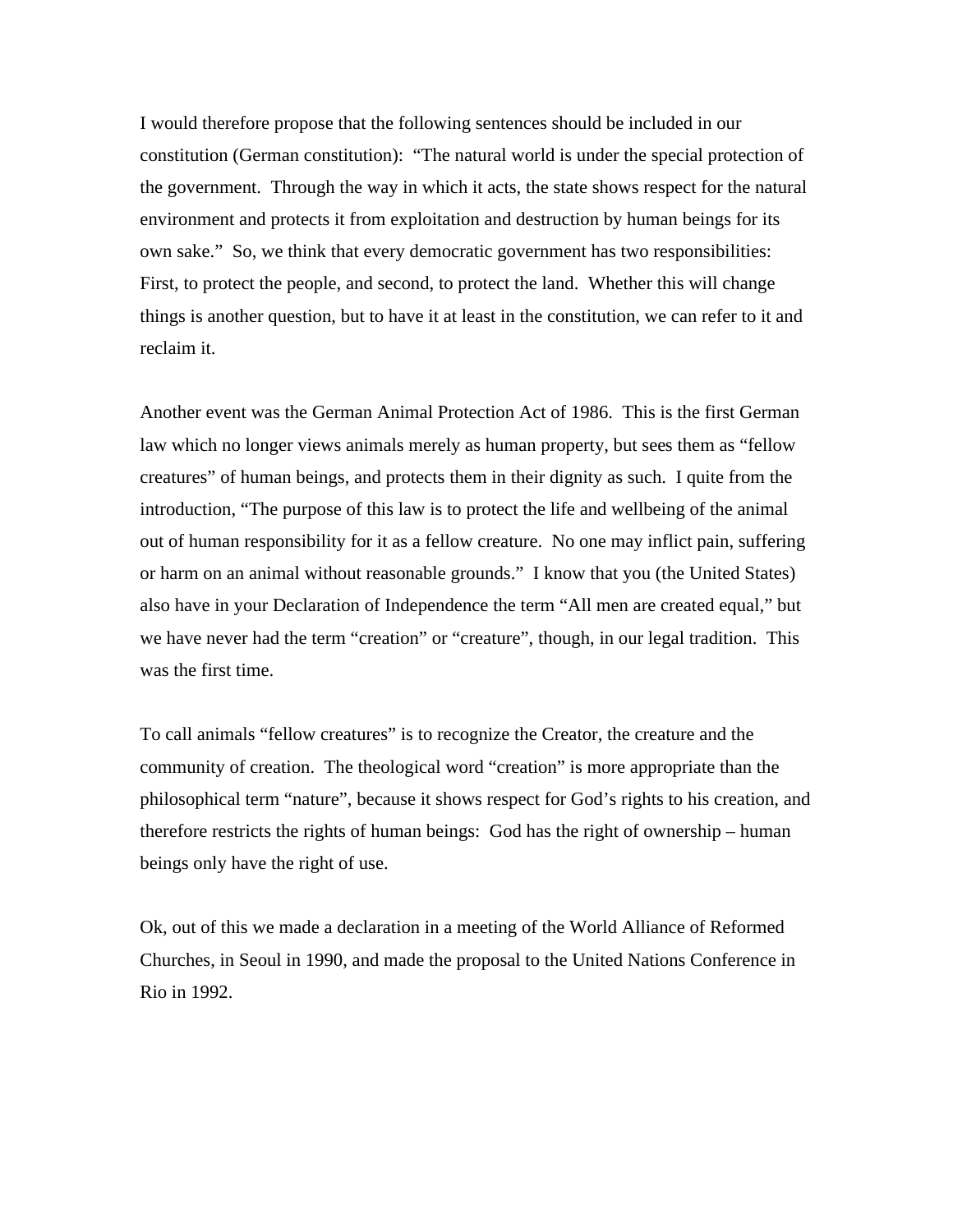My last point now is more biblical I think than the other things. It is the *rediscovery of the Sabbath as God's wisdom*, not only for human beings every week – and for every Professor, every five years I hope – but also for the earth, divine ecology.

For a long time men and women viewed nature and their won bodies only under the dominating interest of work. This meant that they perceived only the utilitarian side of nature, and only the instrumental side of their bodies. But there is an ancient Jewish wisdom which teaches us to understand nature and ourselves once more as God's creation. We find this wisdom in the celebration of the Sabbath, the day of rest, on which human beings and animals find peace and leave nature in peace.

According to the first of the creation stories, the Creator "finished" the creation of the world by celebrating the world's Sabbath: "And God rested from all his work." Well this is a good question for theological examinations: Did God create the world in six days or in seven days? And what did God do on the seventh day? Well he rested, and this was the crown of his creative work. God rested from all his work, and through his resting presence, God blessed his creation. God was no longer active, but God was wholly present as Godself.

The seventh day is rightly called the feast of creation. It is the crown of creation. Human beings are not the crown of creation because there is something on the seventh day which crowns them together with all the other creatures. Everything that exists was created for this feast. So as not to celebrate the feast alone, God created heaven and earth, the dancing stars and the surging seas, the meadows and the woods, the animals, the plants, and last of all human beings. They are all invited to this sabbath feast. All of them are God's fellow celebrants, each in its own way. That is why God had "pleasure" in all his works, as the psalms say. That is why the heavens declare the glory of the Eternal One. Everything that is, is created for God to rejoice over, for everything that is, comes from God's love.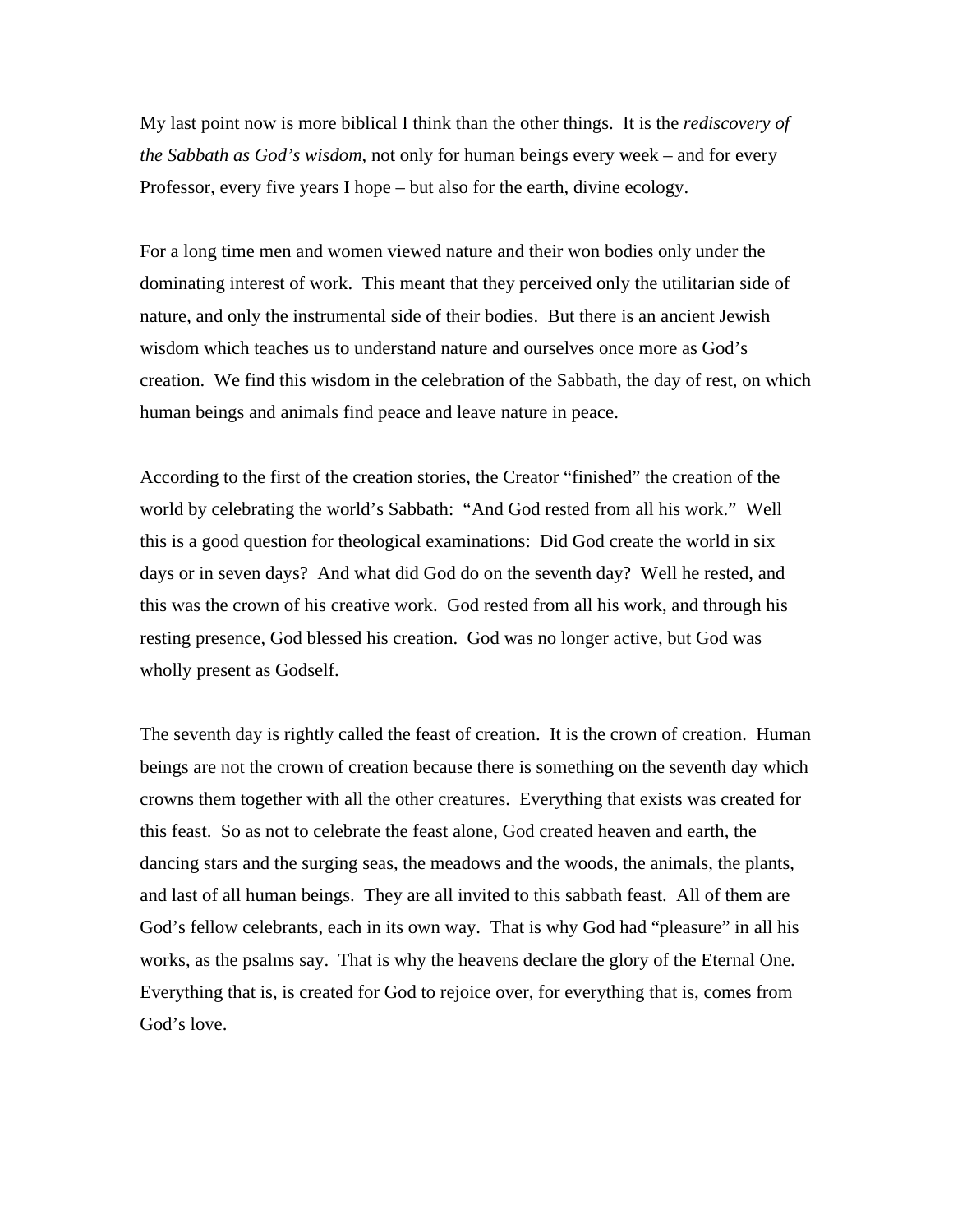This divine sabbath is "the crown of creation" – not the human being. On the contrary, human beings, together with all other created beings, are crowned by the divine "Queen Sabbath". Through his sabbath rest, the creative God arrives at his goal, and people who celebrate the Sabbath recognize nature as God's creation, and let it be God's beloved creation. So I think the sabbath is wise environmental policy and an excellent therapy for our own restless souls and tense bodies.

Mystics always have a mountain in the soul to climb up – "seven storey mountain" it was called by Thomas Merton. But that's just the sabbath, the seventh day, turned now into the soul. It would be much easier, instead of going to therapy and meditation weekends, to celebrate the sabbath every Sunday.

The Sabbath has another significance too: the significance of the Sabbath year for the land and for the people who live from the land. Leviticus 25:4 says: "In the seventh year the land shall keep its great Sabbath to the Lord."

According to Exodus 23:11, every seventh year Israel is not to plant or till the ground, but is to let is rest, so that "the poor of your people may eat." According to Leviticus 25, every seventh year Israel is not to plant or till the ground, so that "the land may come to rest." The social reason is complemented by the ecological one. I think this is an important connection between the social issues and the environmental issues.

For the book of Leviticus (26) this sabbath rest for the land is of paramount importance. All God's blessings are experienced by the obedient, but the disobedient will be punished. How?

Leviticus 26:33 says: "And I will scatter you among the nations…and your land shall be a desolation, and your cities shall be a waste."

Why? "Then the land shall enjoy its sabbaths as long as it lies desolate, while you are in your enemies' land; then the land shall celebrate and enjoy its sabbaths."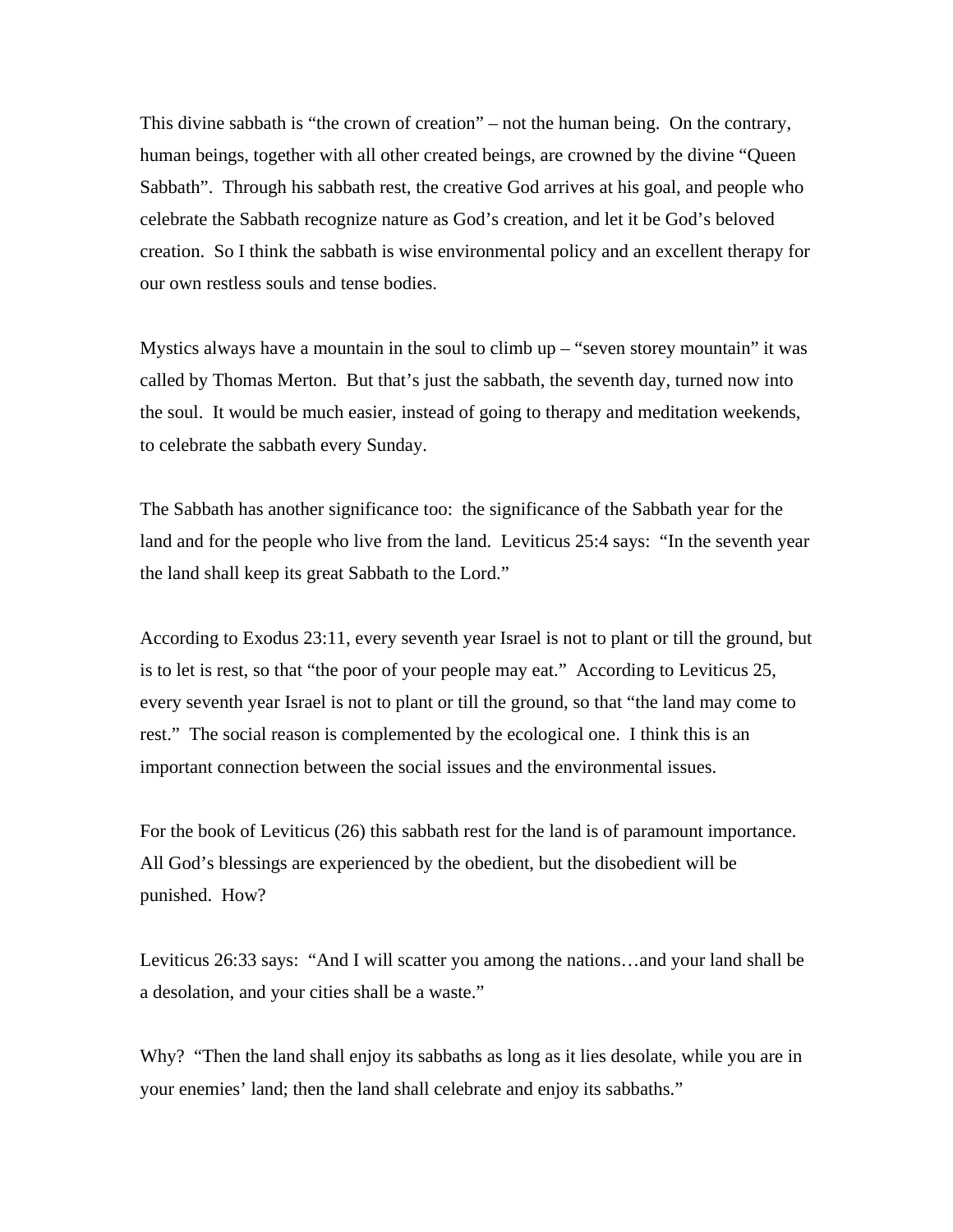This is a remarkable interpretation of Israel's Babylonian exile – we might even call it an ecological interpretation. God wanted to save his land. That is the reason why God permits his people to be defeated and to be carried off into captivity. God's land is to remain unworked for seventy years! By the time the seventy years are over, it will have recovered, and God's people can return to the land promised to them. We might call the sabbath year for the land God's environmental policy for those he has created, and for his earth.

Now, this is an old story of Israel. All ancient agrarian cultures were familiar with the wisdom of fallowing, as a way of preserving the soil's fertility. When I was young, every fifth year the arable land in North Germany was left unplanted, so that plants and animals could return, and we children could play there. It was only the great empires which exploited the fertile regions non-stop, in order to feed their armies and their capital cities, until the soil was exhausted and became a desert. That is what happened in Persia, Rome, Babylon, and perhaps also to the Mayas on the Yucatan peninsula.

Today the fallowing principle has almost entirely disappeared from agriculture. Its industrialization means the introduction of more and more chemical fertilizers into the soil. Monocultures have replaced the old rotation of crops. And the result is that artificial fertilizing has to be intensified, and the soil and the crops are increasingly polluted. This is not from my wisdom, but from my daughter, my third daughter, who is working as an agricultural specialist in an institute in Stuttgart.

The end will resemble the end that Israel of old experienced. The uninterrupted exploitation of the land will lead to the exile of the country population, and in the end to the disappearance of the human race from the earth. After the death of the human race, God's earth will then celebrate the great sabbath which modern humanity has hitherto denied it. If we want our civilization and nature as we know it to survive, we should let ourselves be warned, and permit the land "to celebrate its great sabbath". The celebration of the sabbath, and reverence for "the sabbath of the earth", can become our own healing and the healing of the earth from which we live. And behind the sabbath of the earth in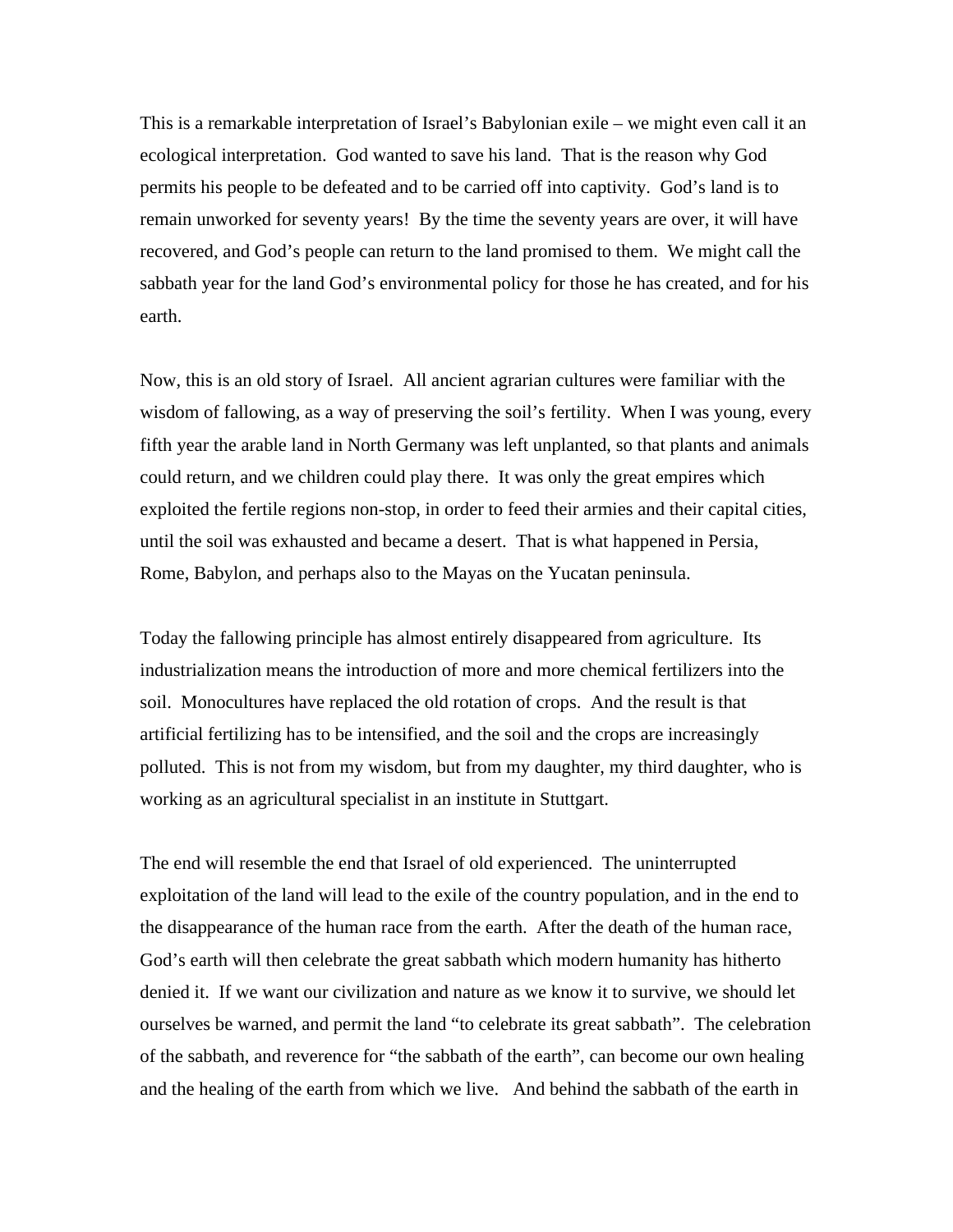Israel, I think there is a kind of religion of the earth which we must respect as the relationship of the earth to God and God to the earth. The earth was the first creature of God, not we. So we live from this first creature of God and must respect it that way.

How would it be if we were to include in the festivals of the church year an "earth day", to celebrate the creation tormented by us human beings? An "earth day" of this kind is unofficially celebrated by many congregations and churches in America on 22 April. In Europe we are working to have an "earth day" on April 27, because this was the day of the Chernobyl disaster.

On "earth day" we should bow before the earth and beg for forgiveness for the injustice we have inflicted on it, so that we may once more be accepted into community with it. On "earth day" we should renew the covenant which God made with Noah and us and our descendents and all living beings.

[Question & Answer time]

## *Willis Jenkins's response to Professor Moltmann:*

I want to start by asking a question, and it's a series of questions that I think relates to how the conversation was going at the end there (of the  $\alpha \& A$  time) about eschatology and the new creation and what this means for our present regard to the earth. And I think that Rydell and Liz were really on to something because eschatology has been at the, maybe not the center, but it's certainly been animating your (Moltmann) theological project for years.

So I have basically one general question that remains open for me, a question about how we participate in this new creation, but I'm not sure precisely what that question is so I'm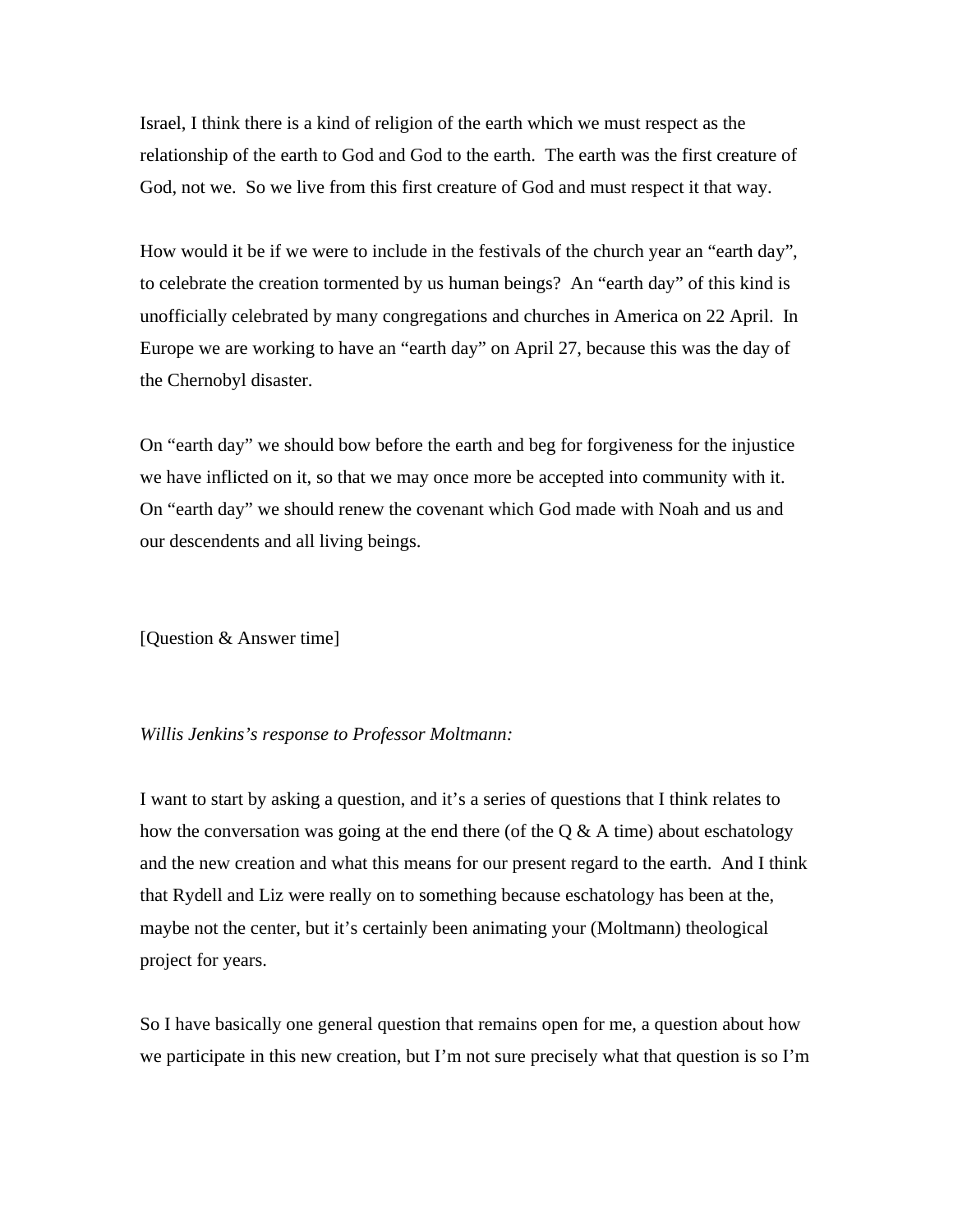going to ask it by asking about 30 questions, and Professor Moltmann can use that to say whatever he wants about the future of the new creation. (laughter)

I actually hope it's sort of practical too because yesterday you gave us concrete examples of experiencing the coming Kingdom: we experience the new creation as we create communities of abundance. We get a first taste of life without struggle, without rivalry, without competition, a first taste of life without scarcity, suffering or death. What, then, is the analog for environmental ethics? How do we experience life in God's peace within an ecological community whose health depends on competition, whose vitality runs on death, whose remarkable species are adapted to scarcity and formed out of vulnerability? Sabbath practices like car-free days might portray an alternative human community, but how are they a foretaste of nature's transfiguration? What does it mean to respect and care for creatures who are thoroughly formed by transience and death? That is to say, what mission practices correspond to understanding nature in messianic light?

You prioritize our future in God's coming throughout your work, in many subtle ways, but I have in mind particularly these distinctions: the difference between nonhuman nature as we know it and the coming kingdom; the experience of God in creation now versus the full indwelling of God then; the way the coming of God from the future transfigures and transforms nature into something almost unimaginable to us fro this creaturely world.

You portray nature groaning for liberation not only from human destruction but from its own cycles of death and its own transience. So what does that mean for today's environmental management decisions? You write that in the Spirit of the resurrected Christ we are oriented toward the earth because of its future, when God's indwelling presence irradiates all the cosmos as God's home.

Again, this would be easier if death and transience appeared only contingent phenomena in nature, but they seem intrinsic to the way nature runs, the way nature natures. So how do we manage our lands for those kinds of kingdom values? What value does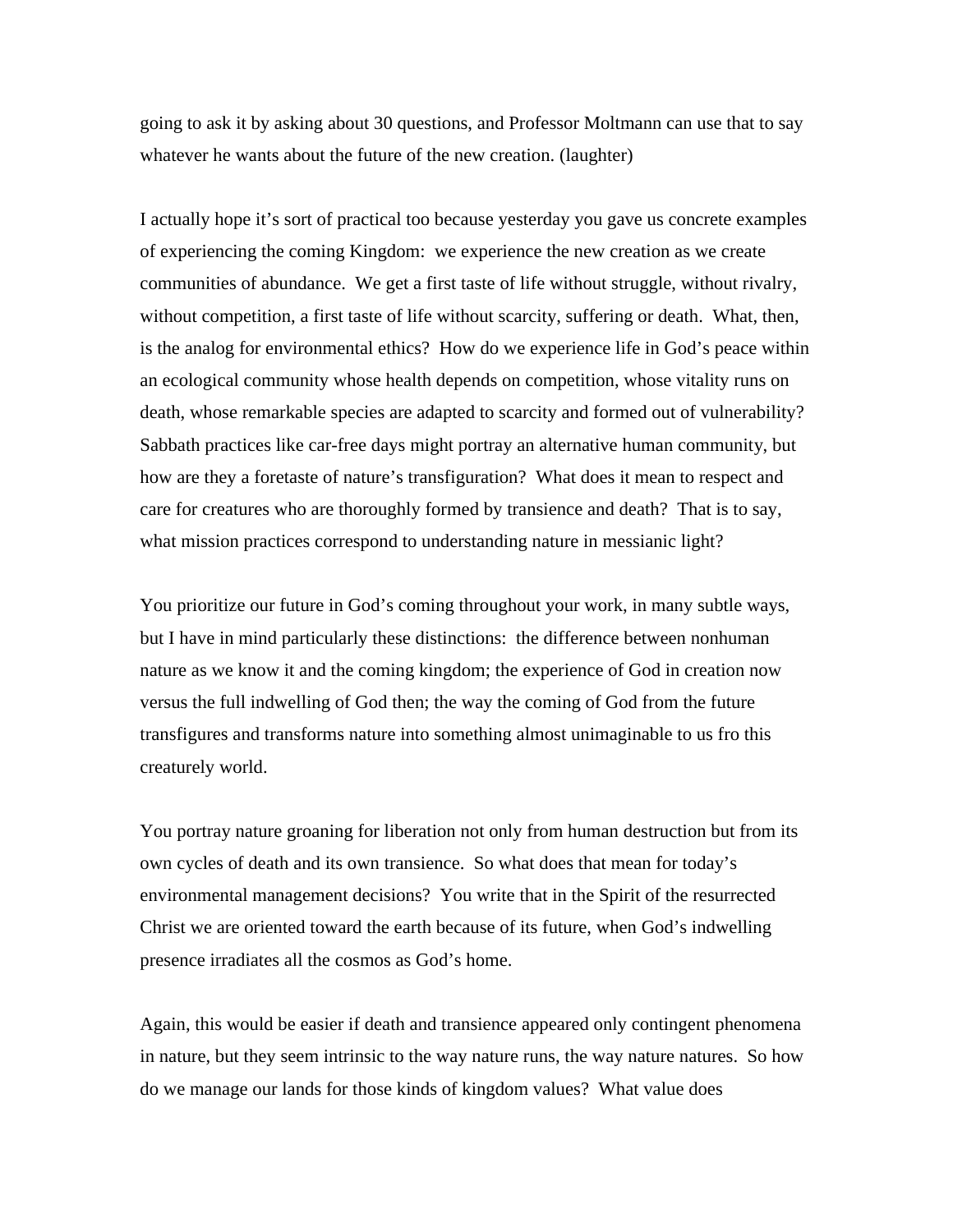biodiversity have if it seems like it depends on intense competition? What becomes of ecological orders and natural flux? If there are no tsunamis in the Kingdom, does that mean there are no plate tectonics on the New Earth? It seems like a place where we aren't really creature anymore, maybe not necessarily in the way Christian theology talks about it, but in the way our best environmental writers talk about it.

I could ask the same question a different way by asking: just how innovative is the Spirit? How terribly new is the new creation? You say somewhere that nature is not just a parable of the future, but a promise to be fulfilled – implying that there is some continuity between nature as we know it and the coming kingdom. I think you mean to say grace is at once new and entirely natural, that it doesn't arrive with violent interruption. You sometimes call this continuity, this glorification of nature, and occasionally suggest deification might be the appropriate way of thinking about this, this innovation of the Spirit.

My practical question is: how does human work participate in that process of glorifying, of that transfiguring movement of the Holy Spirit? How does human creativity, how do our economic projects, work with the Spirit glorifying nature? And – most importantly – what are the signs which discriminate good creativity from demonic destructiveness? I ran into Micheal Northcott – who wrote *Christianity and Environmental Ethics* – at a conference and I asked him why he didn't use eastern orthodox views of divinization more in his own work and he said it's because, in his own experience, he had seen priests in Romania blessing factories as an example of human creativity…divinizing it into the new creation, and he thought – I don't know where the theological stop is for that. I thought that was a pretty good answer.

I said in my introduction that Bill McKibben and this environmental economist, Mark White, both loved your work. That is a true complement and also a vulnerability because they both think you're on their side. (laughter)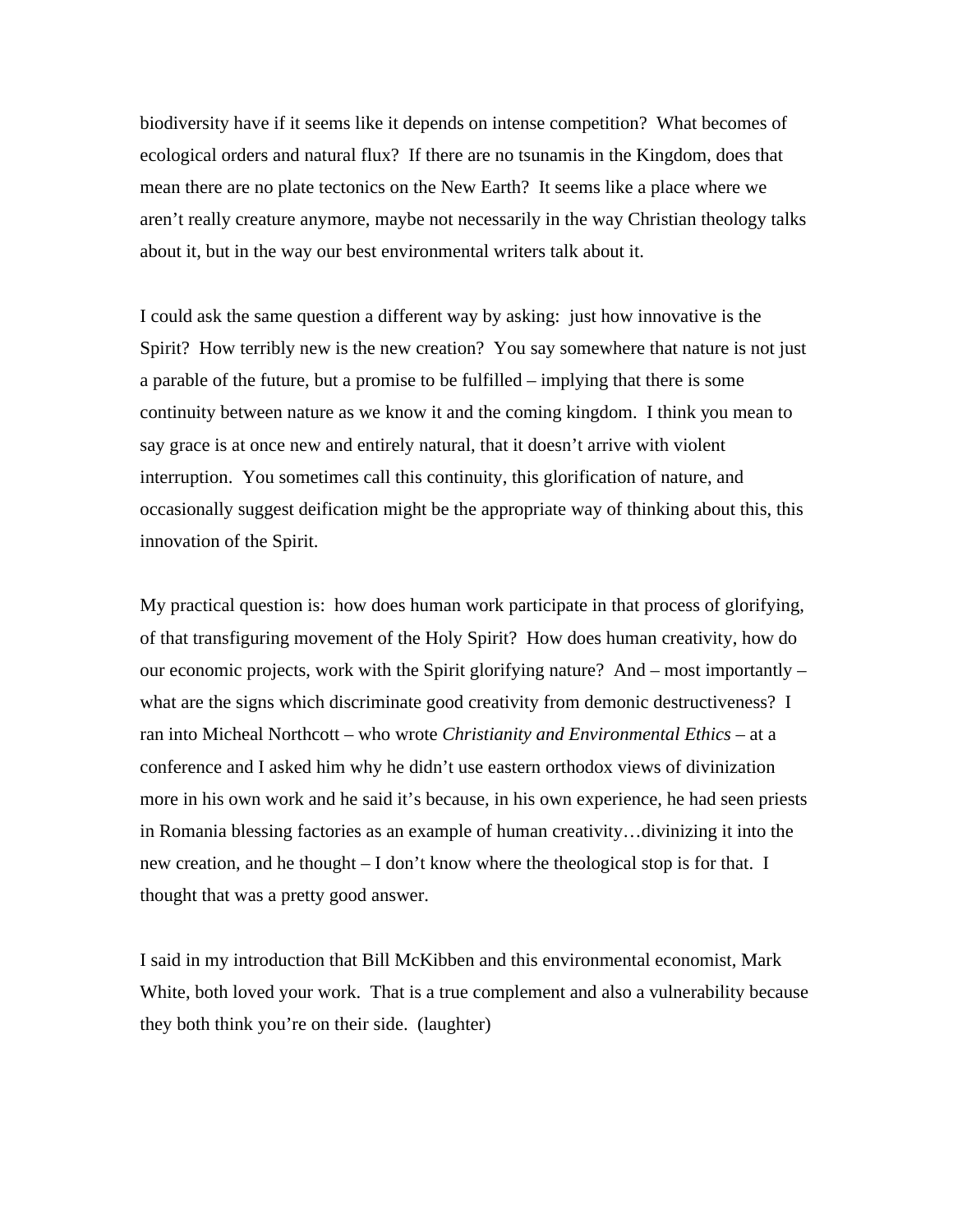So, I'm wondering…. Matthew Whelan (a participant in the Spring Institute) is in agricultural school in Latin America, and he's there clearly from his own faith commitments. Practically put, should or could he, from his faith commitments, want to focus on genetic engineering for large-scale monocrop production, or should he be looking for small-scale, ecologically conceived organic plots? And how would he know which is the more intense participation in the Spirit of the New Creation?

I think this relates to – because I know that you (to Moltmann) prefer the latter, the small organic plots, because you've said as much – I think my question relates to, and it's not coming together well in my head just yet, your background, call it pneumatological cosmology, the Holy Spirit and our ecological spirituality. There's this dynamism, there's this change, that we participate in that illuminates our fundamental relatedness to all the earth. And then at the same time, you want to talk about the rights of nature, and I thank you for that. But the models for some of us can sit uncertainly  $-$  a fundamental relationality with a model of justified non-intervention, or justified interventions presumed non-intervention, or of negotiated space between creatures rather fundamental relatedness.

You'll remember (to Moltmann) at lunch Bill McKibben said "progressives can sometimes be suckers for anything that looks like progress", and he was talking about himself. If we care for the environment in light of our orientation to the future, how can Christians not be deceived by false visions of progress? When you spoke about the experience of the Spirit as exuberance, creativity, riches, wealth, eternal life, you made clear that doesn't mean the spirit of unbridled consumer capitalism. But that doesn't seem to be the language Bill McKibben wants: about limits, about scarcity, about finitute, about "maturity". Is Christian environmental ethics calling for something entirely different than that model?

Ok, that's way too many questions. It's entirely unfair, I know. But I'm writing my dissertation on these things…. (laughter). Please just forgive me one last question, because I think this one might get at the heart of it, of what I'm trying to ask.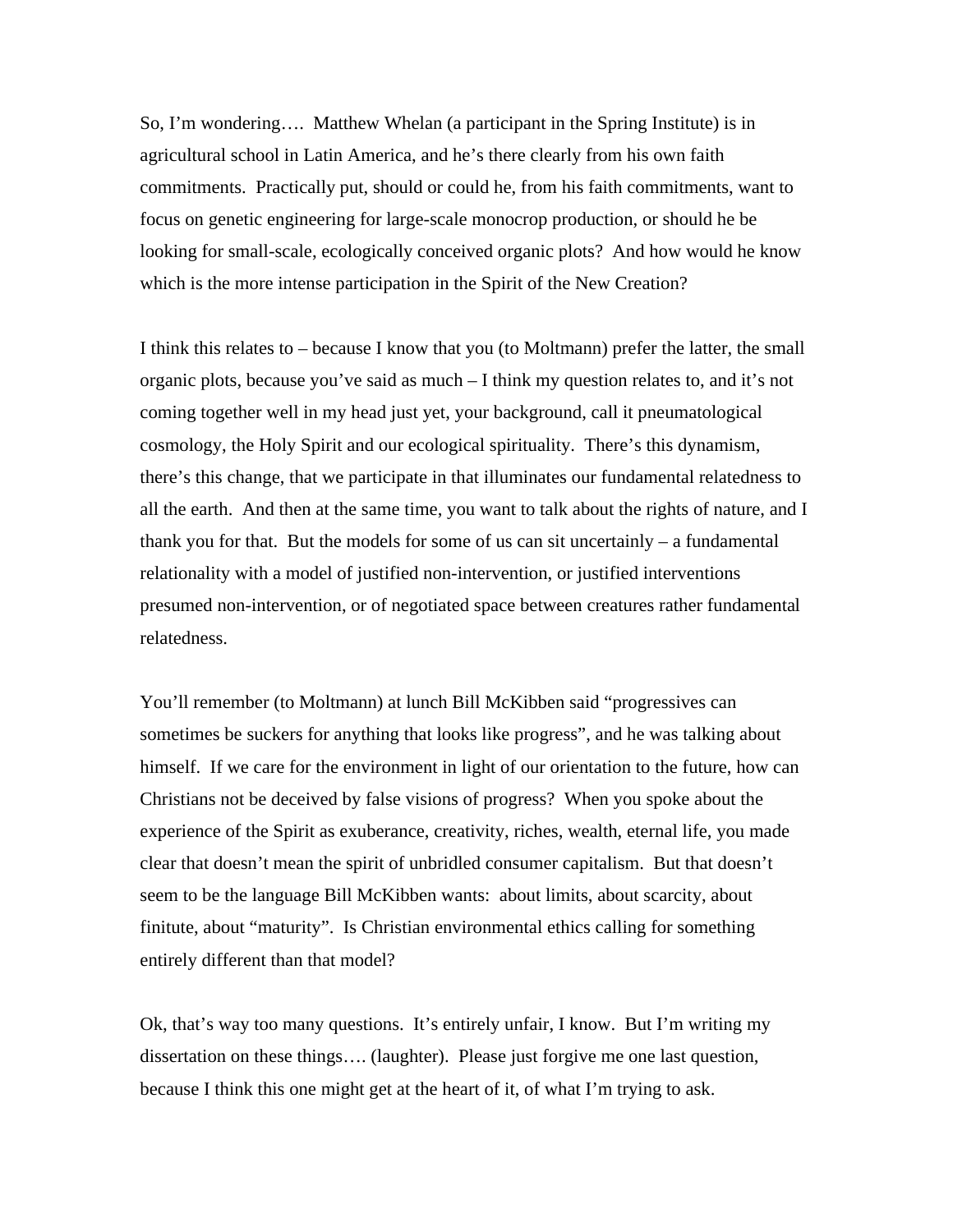You have criticized theologies which restrict the scope of salvation to just humans, insisting that we must recognize the cosmic scope of Christ's work. Your theology consistently reminds us that God's love does not find us living in a blank matrix, nor even, as you say, in an "environment", if that means some instrumental resource bin. God comes to us as creatures already interrelated with a world of creatures good for their own sake, to which our lives must somehow conform, by which our senses are taught, and according to which our minds are formed.

So, if we live and move and have our being by earth, how does earth shape the way we live and move and have our being in Christ? How is our own glorification mediated by the creaturely world?

**Moltmann:** Well, thank you very much for your unending questions (laughs). I'm certainly not in the position to answer these questions, but I'm looking forward to reading your dissertation. (laughter) I hope that you find at least two answers for the 30 questions and will pass the examination. (laughter)

I think the difference between the human world and the non-human world with regard to redemption and the new creation is not so different. We can take the analogies of what we ourselves experience and enlarge them to the creatures around us. As the apostle Paul did in Romans 8: We are saved, but by hope our bodies are not yet redeemed; with our bodies we are in contact and solidarity with the whole groaning creation. And so he enlarges the hope he feels in himself to the whole groaning creation, that the groaning is not in vain. But they all are longing for the freedom of the children of God.

One should not make this modern differentiation between, here is the human and there is the non-human world, to restrict. We are part of the natural world and we are earth creatures, as you yourself (Willis) have said, so whatever happens to us in terms of the Holy Spirit and renewal, being born to a living hope, also happens to the nature around us. Sometimes we see it better in the symbols of nature; if we read nature symbolically,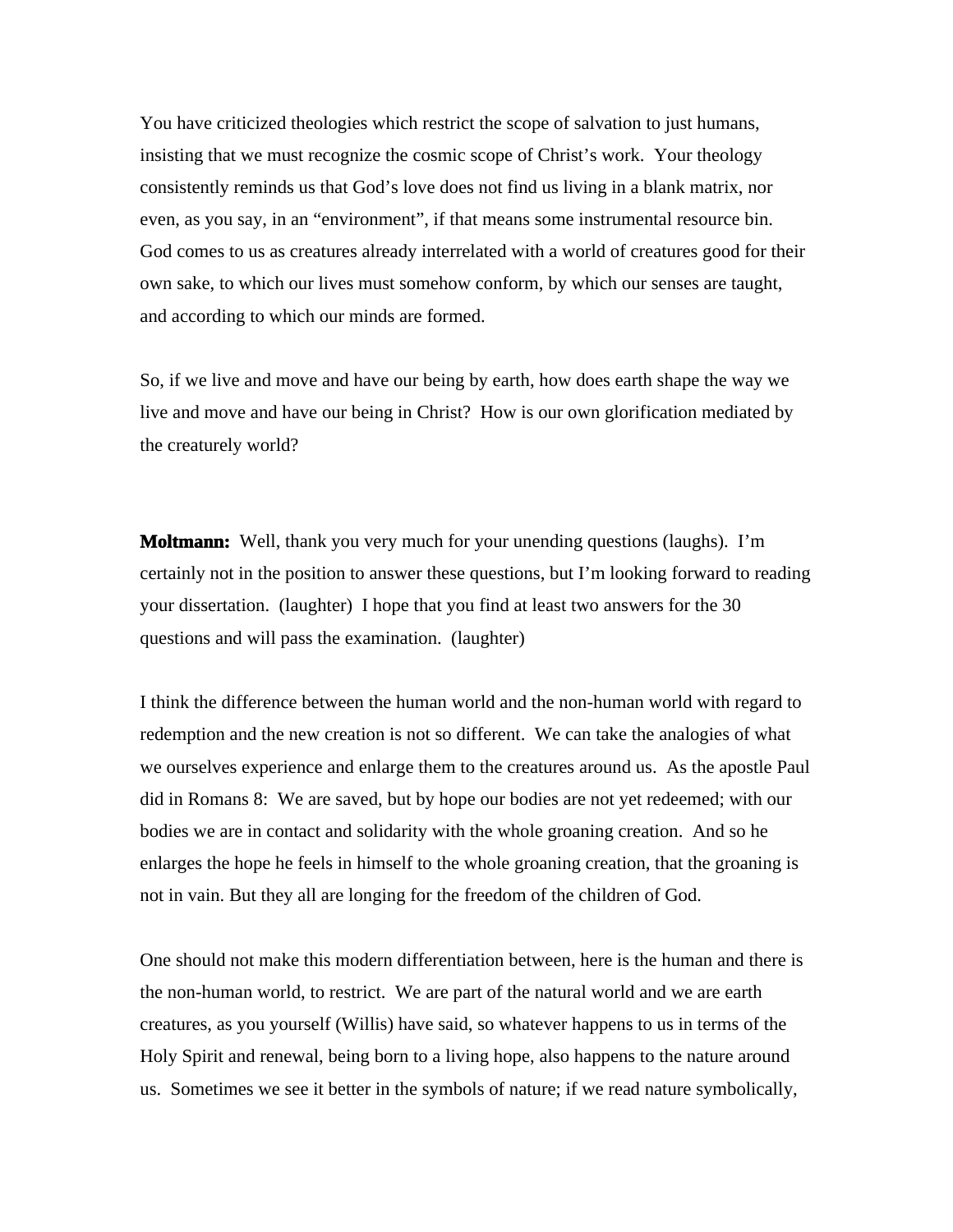for example in spring when nature is reborn, and is blooming and full of expectation. And if you look at the parables of the Kingdom of God, Jesus uses more analogies of spring than of wintertime.

But how this works in special questions, I cannot answer that at the moment. But if you say that death appears to be only a contingent phenomena of nature, it's part of the order of nature, and we are also part of that order. So if we have hope through death to resurrection, why should we not have hope for the nature around us, which is also dying for the resurrection of that nature?

So I don't see why one must make such a strong difference with environmental ethics. This is your special point. Before we think what we must do, I think we should think about what we should let be. Let earth recover its own fertility. We should not try to correct what we have poisoned with new fertilizers, etcetera, but let the earth recover its own fertility. The earth can do that, in many places. Even the elephants – you counted how many were disappeared – at the moment the elephants are growing in numbers more than human beings like there to be (in Africa). So nature has its own strength. We must not always be creative by doing something. It can be very creative to withdraw and give space to a living being to grow up. Giving birth to a child is a labor, but then if the child grows up the parents must take their care back, so that the child can develop its own freedom, etcetera. So to take oneself back can also be very creative. But it's not our symbol of creativity.

I think this is one of the wisdoms of the Sabbath. At the moment that you do not work but let things be for one day you all of a sudden see what nature is and also what your own life is, and what your own being is. So being is more than having and doing.

I think Bill McKibben's idea of maturity is very helpful. Instead of progress and growth… To speak about maturity would mean that humanity comes of age and becomes wise in dealing with its own possibilities; and we need this wisdom as an ethics of science, how to deal with scientific discoveries and technological possibilities. We are like children: we started with the discovery of atomic energy, and then – apart from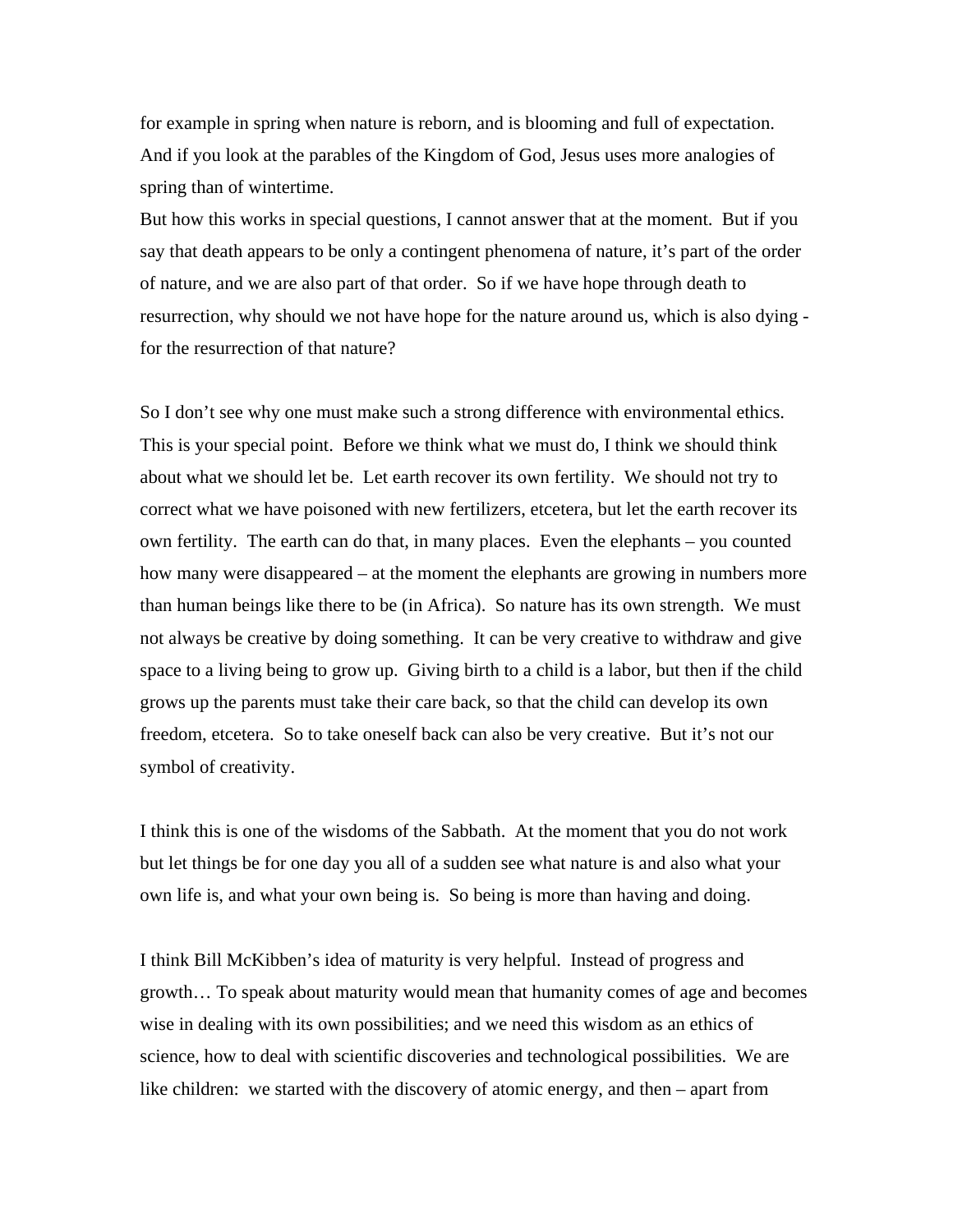atomic bombs – atomic power plants; but nobody knows where to leave the atomic waste. So this is like starting with an airplane and not knowing how to land. And with biogenetics it's the same: we are starting something – wonderful, great, half of the biogenetic reports are fact and the other half fiction – but nobody knows how these genetically changed plants work because you cannot retrieve them, you cannot take them back if you think something went wrong. We are like the sorcerer's apprentice who learned the first formula to get the broom to work, but when the broom filled the house full of water he had not learned the formula to get rid of the broom and to bring it back to rest. So we have learned a lot of formulas which dominate the world but to switch them off. We are not masters of our own mastery; we are not lords of our own lordship. We are caught up in this idea of progress, and this is like adolescent children. Therefore maturity would lead from science to wisdom. And we must learn more wisdom in dealing with these things.

Let me just add a few ideas so that you have the whole spectrum of what is in my mind.

With this progress is power – knowledge is power, over nature, over our own genetic life, etcetera. I think this is very poor. If we only speak about the growth of power – technological, economic, military and financial – because power itself is not a humane goal. Every year we are better equipped to attain what we want. But what is it that we really want? We have no vision. To pile up more power and more power doesn't work. Now in order to avoid destruction of the earth's systems and the world's exploitation, it is certainly good to concentrate on the integrity of creation and the protection of the environment and to protect life through bioethical agreements. But this is conservative ethics. There's nothing wrong with it, but conservative ethics is always coming a few minutes too late. It's better to develop a new model for human goals and purposes of globalization and to examine the meaning and meaninglessness of progress.

I think we have such a model. We can find it in the old concept of *oikumene*? The Greek word, *oikumene*, is a concept which means "the whole inhabited circle of the earth". From this statement we can move to the goal of a habitable earth, and humankind to be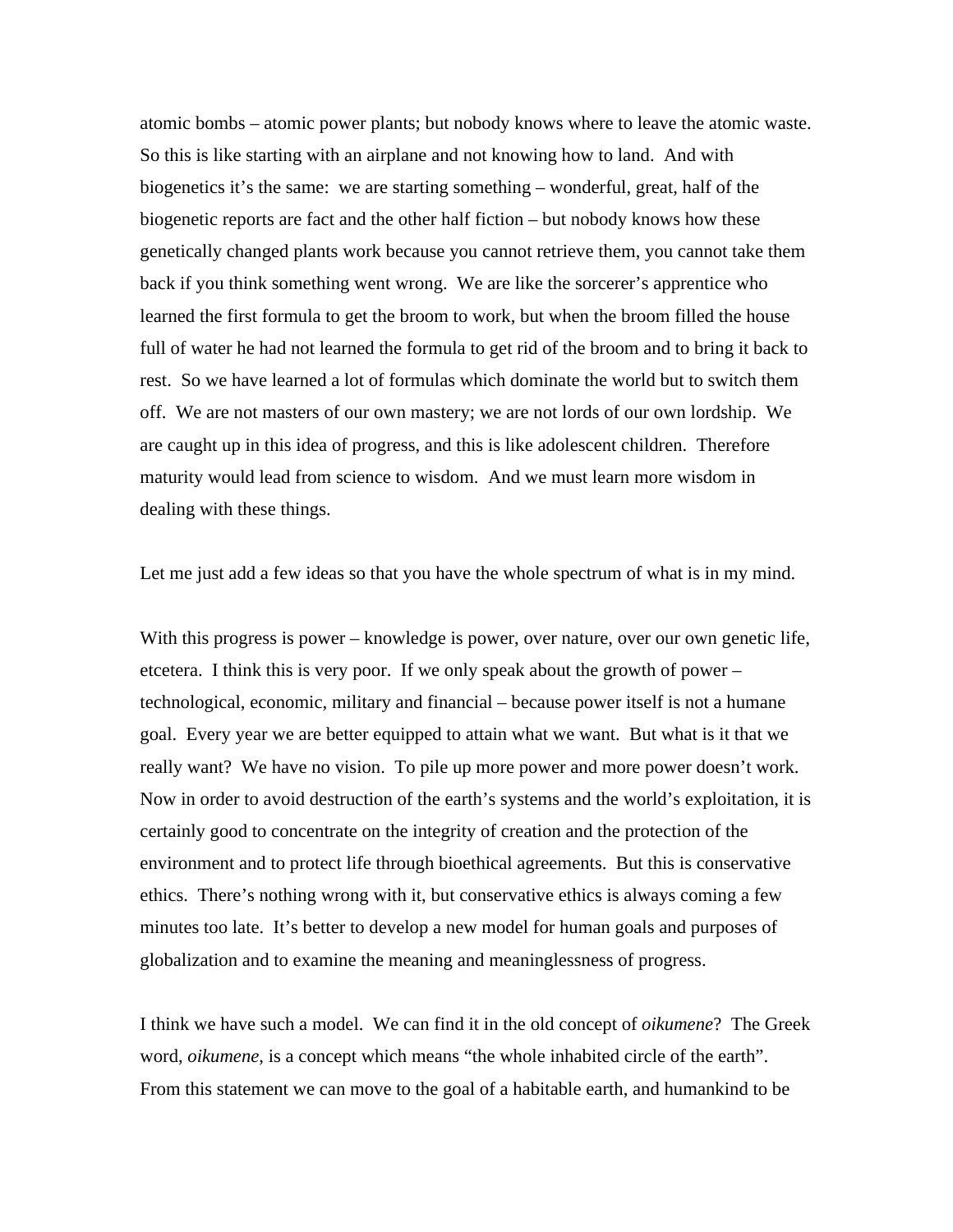indigenized in this earth system. The household of the earth should be prepared to give a home and a function for the human race, as well as it has given a home and a function for species. Dostoyevsky once said, "Every ant knows the formula of its anthill; every bee knows the formula of its beehive. They know it in their own way, not in our way. Only humankind doesn't know its formula yet."

If there is a humane goal for the progress and globalization of power, I think it should be this indigenization of human beings in the earth system, for the earth can survive without human beings, but we human beings cannot survive without the earth. It follows from this that the human system must be integrated into the general conditions of this living earth system and not the opposite, where nature is subjugated by human domination. Only strangers exploit nature, denude forests, fish out the seas, and then – like nomads – move on. The inhabitants of those regions, however, will defend the livability of the land, sea and air. Many conflicts today between economic and ecological interests are conflicts between foreign corporations and inhabitants of that region.

What is the attitude of humanity as a whole to nature? Are we strangers on earth, or are we inhabitants? I think this earth system is destined to become the common home of all earth creatures, and shall become the home for the community of all living beings. And in this respect we should remember that the life system of the planet earth is not our property; it's God's property, as Psalm 24 says, because the earth shall become the home of the Divine. "On earth as it is in heaven", we say in the Christian prayer. So when the Eternal One comes to dwell on earth, then the earth will become the temple of God. And this is a great biblical – Jewish and Christian – vision for the earth. The final promise: "Behold the home of God is among the mortals. He will dwell with them and they shall be his peoples" (Revelation 21:3). This is the final shekinah, the cosmic indwelling of God, and this is according to our religious tradition, the divine future for the earth. And then we will already know how to deal with the earth as the temple of God. And we'll keep all God's creatures holy. We are not lords and owners of the earth. We are not destined to do that, but perhaps one day become the priests of the earth - to represent God